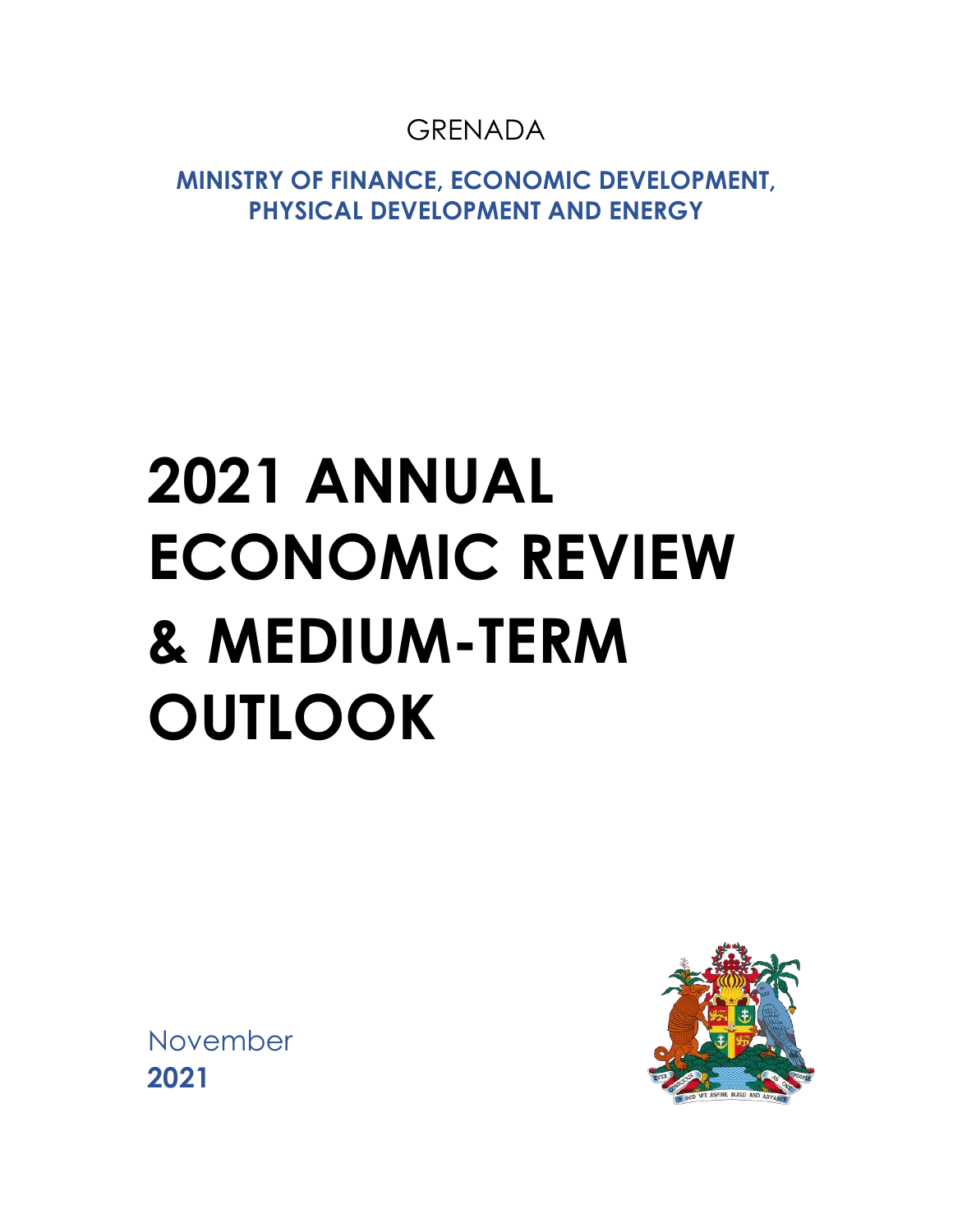# **Table of Contents**

| 1. |      |  |
|----|------|--|
| 2. |      |  |
| 3. |      |  |
| 4. |      |  |
|    | 4.1. |  |
|    |      |  |
|    |      |  |
|    |      |  |
|    |      |  |
|    |      |  |
|    |      |  |
|    |      |  |
|    |      |  |
|    |      |  |
|    | 4.2. |  |
|    |      |  |
|    | 4.3. |  |
|    |      |  |
|    |      |  |
|    | 4.4. |  |
| 5. |      |  |
|    | 5.1. |  |
|    |      |  |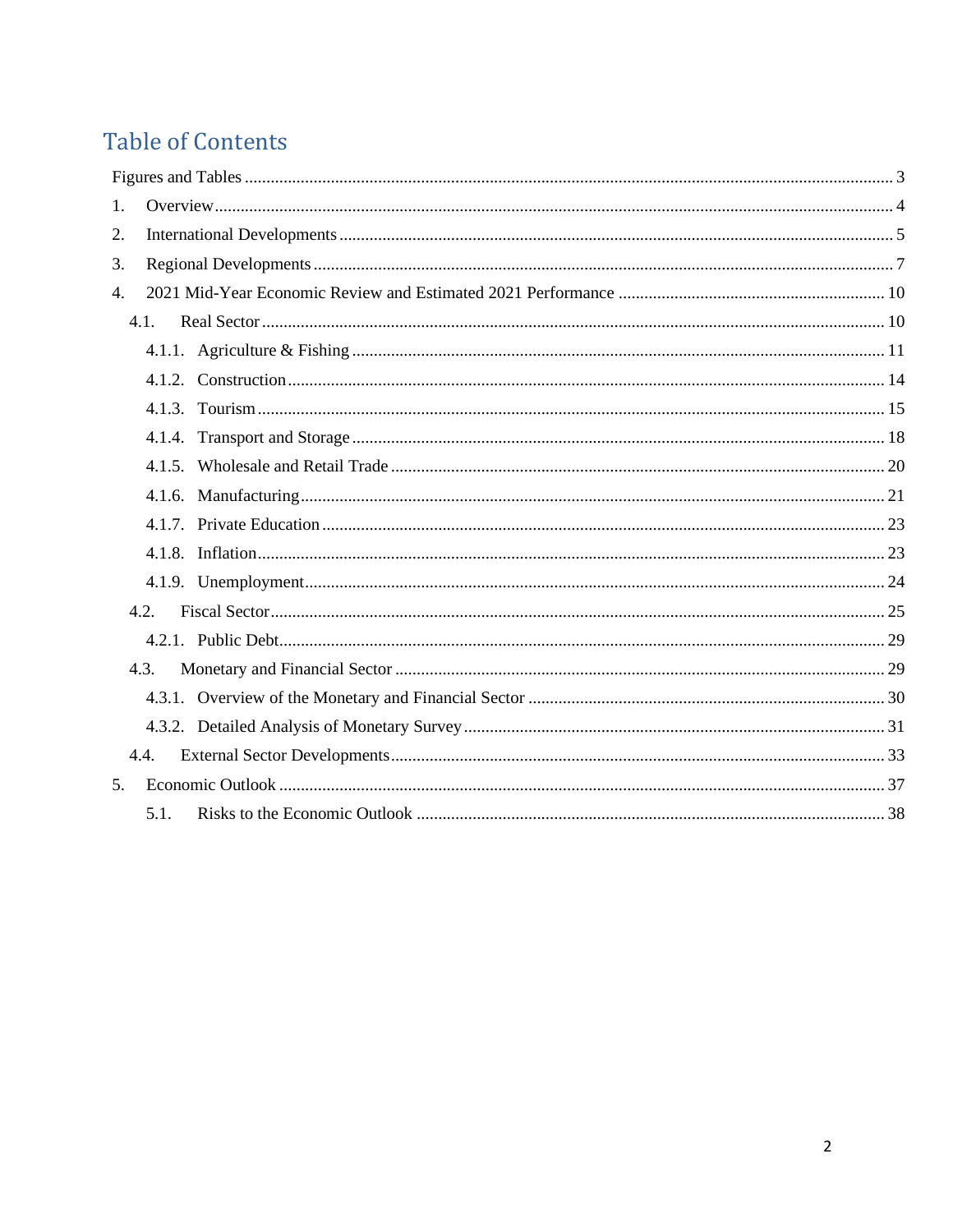# <span id="page-2-0"></span>**Figures and Tables**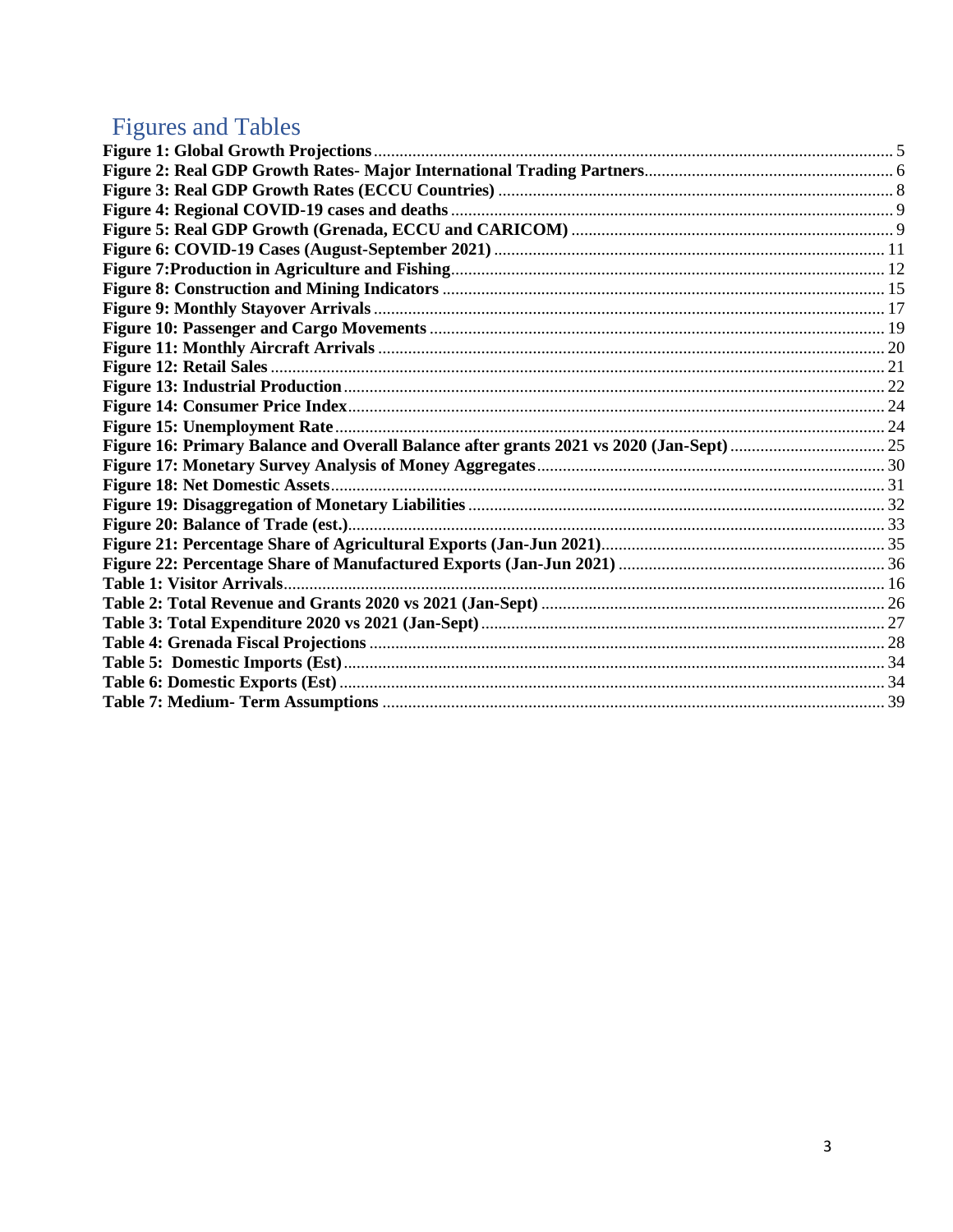# <span id="page-3-0"></span>1. Overview

The effect of the COVID-19 pandemic continues to be visible in the economy 19 months after the first case was recorded on island. Activity in most sectors for the first half of the year remained below pre-COVID-19 levels, but there are indications of recovery (albeit tepid) in some sectors relative to 2020. First quarter performance in 2021 was generally weaker than that of 2020 as economic activity for that period in 2021 could not match pre-pandemic levels, which prevailed for most of the first quarter of 2020. Noteworthy was the comparative difference in tourist arrivals quarter on quarter. Economic activity strengthened in the second quarter of 2021 and continued into the third quarter but was temporarily interrupted by a spike in COVID-19 cases in September. Measures implemented to reduce the spread; including curfews, "no movement weekends" and limited business activity though not as severe as those implemented in the second quarter of 2020, were successful in "flattening the curve." However, the disruption affected business activity for several weeks, resulting in a reduction in productivity.

Real GDP Growth in 2021 is estimated to be in the range of 4.8 percent, a downward revision from the 5.2 percent published in July 2021. The slight downward revision is largely driven by the softening in economic activity in the third quarter because of the COVID-19 spike and heightened uncertainties for the remainder of the year as the effects of the pandemic linger. The estimated growth is mainly driven by the construction sector with private education, manufacturing and wholesale and retail trade showing signs of rebound. The tourism and air transport sectors continue to experience sluggish recovery due to a reduction in global travel since the pandemic. It is expected that recovery in the tourism sector will be gradual and dependent on the pace of global vaccination rollouts and an increase in the appetite for travel as pandemic fears abate. Inflation is expected to be in the region of 2.2 percent, above the 1.6 percent initially projected due to increases in global commodity prices. Overall, the fiscal position improved, though not to pre-crisis levels. Primary and overall balances including grants of \$117.1 million and \$62.7 million are anticipated for the full year 2021, eclipsing the budgeted primary surplus and overall deficit of \$45.5 million and -\$18.2 million respectively.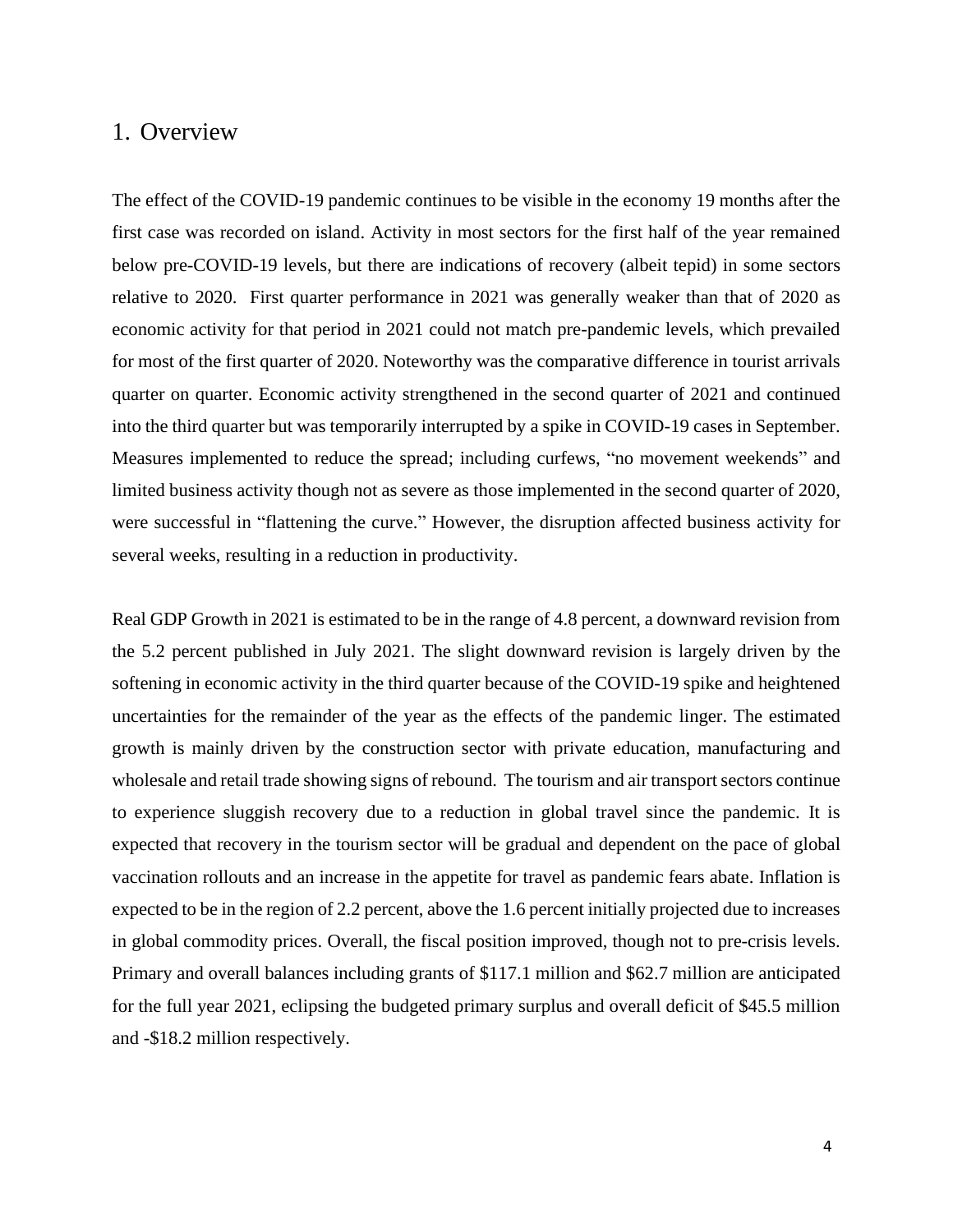# <span id="page-4-0"></span>2. International Developments

According to the IMF's World Economic Outlook published in October 2021, global growth in 2021 is estimated to be 5.9 percent, a marginal downward revision from the 6.0 percent previously published in July 2021. The projection for growth in 2022 remains 4.9 percent(Figure 1). The downward revision for 2021 is linked to reduced prospects for growth in advanced economies such as the United States, Germany, and Japan, partly due to supply disruptions, softening demand and a period of rising COVID-19 infections. Additionally, the low-income developing country group was marked down 0.6 percentage points relative to July mainly due to worsening pandemic dynamics. Conversely, emerging market and developing economies were marked up slightly, partly reflecting stronger-than-anticipated demand in some regions, and improved prospects for commodity exporters, which outweigh pandemicrelated drags on recovery. Risks to the projected growth include a resurgence of the virus and the emergence of deadlier, more transmissible variants.

<span id="page-4-1"></span>



Source: IMF's World Economic Outlook, October 2021

Vaccine access remains the principal driver of the divergent nature of the global recovery or the "Kshaped" global performance. Advanced economies with greater access to vaccines have made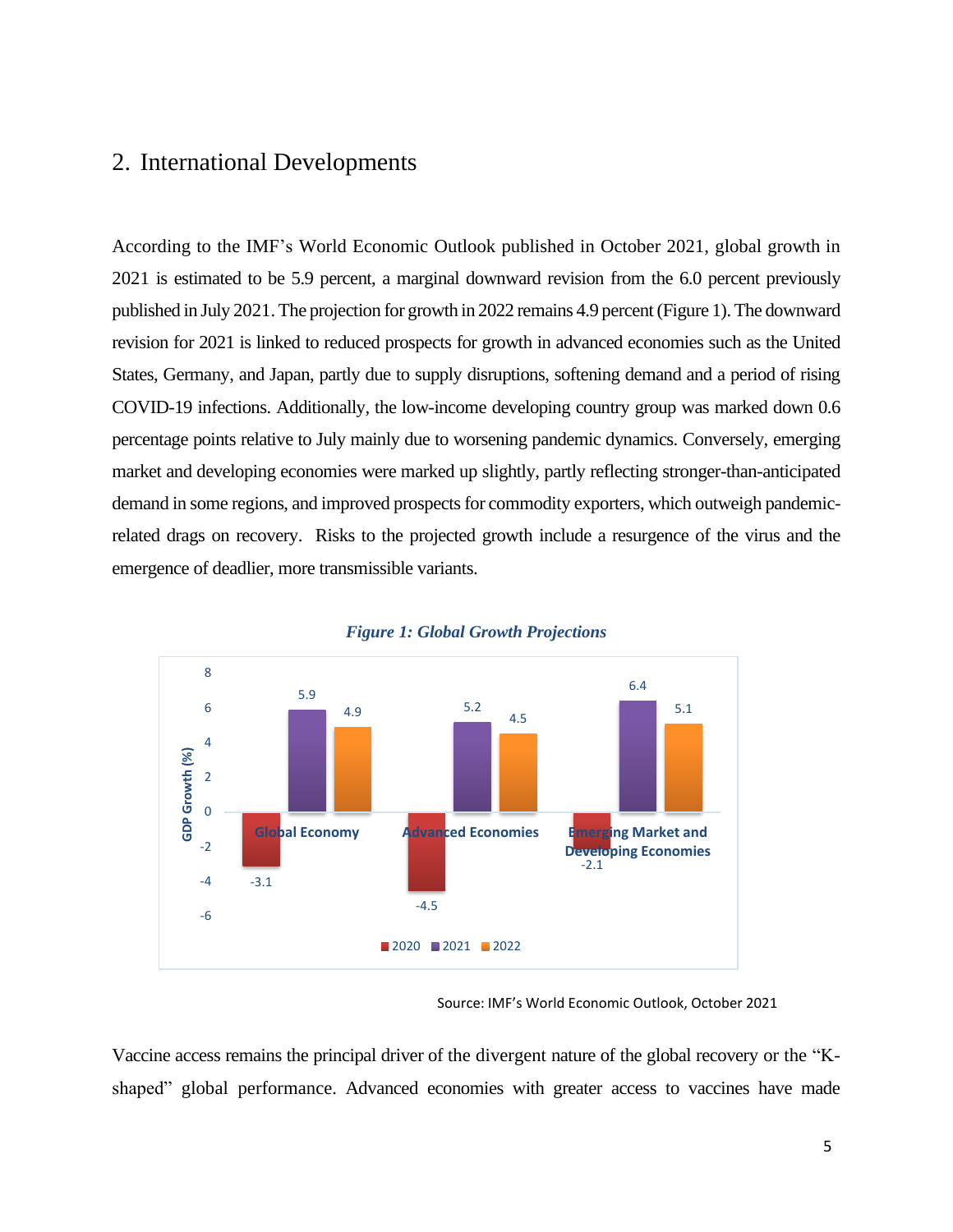markedly higher progress with vaccinations with about 58.0 percent of their population being fully vaccinated. However, vaccine hesitancy is a major constraint retarding further recovery in those countries. The United Kingdom is highlighted as one case where large-scale vaccination campaigns were effective in reducing the impact of highly-contagious new variants of the virus. In emerging market and developing economies, the vaccination rate was lower, at about 36.0 percent, while only 5.0 percent of the population in low-income developing economies were fully vaccinated (at the time of writing this report in October 2021). Vaccine supply and distribution have been identified as factors hindering the roll out in these economies. Additionally, vaccine hesitancy, and in some cases vaccine resistance, are major constraints impeding progress to achieving herd immunity. Moreover, differences in policy support also widen the recovery gaps. Advanced economies continue to provide sizable fiscal support while emerging market economies are withdrawing support on some level due to shrinking fiscal space.

<span id="page-5-0"></span>

*Figure 2: Real GDP Growth Rates- Major International Trading Partners*

Source: IMF's World Economic Outlook, October 2021

Inflation rates have increased rapidly in recent months in the United States, and in some emerging market and developing economies, while other regions are affected to a lesser extent. Food prices, specifically in sub-Saharan Africa and the Middle East and Central Asia, increased significantly amid local shortages and rising global prices. Inflation is driven largely by supply and demand mismatches, rising commodity prices and policy-related developments. On the issue of trade, the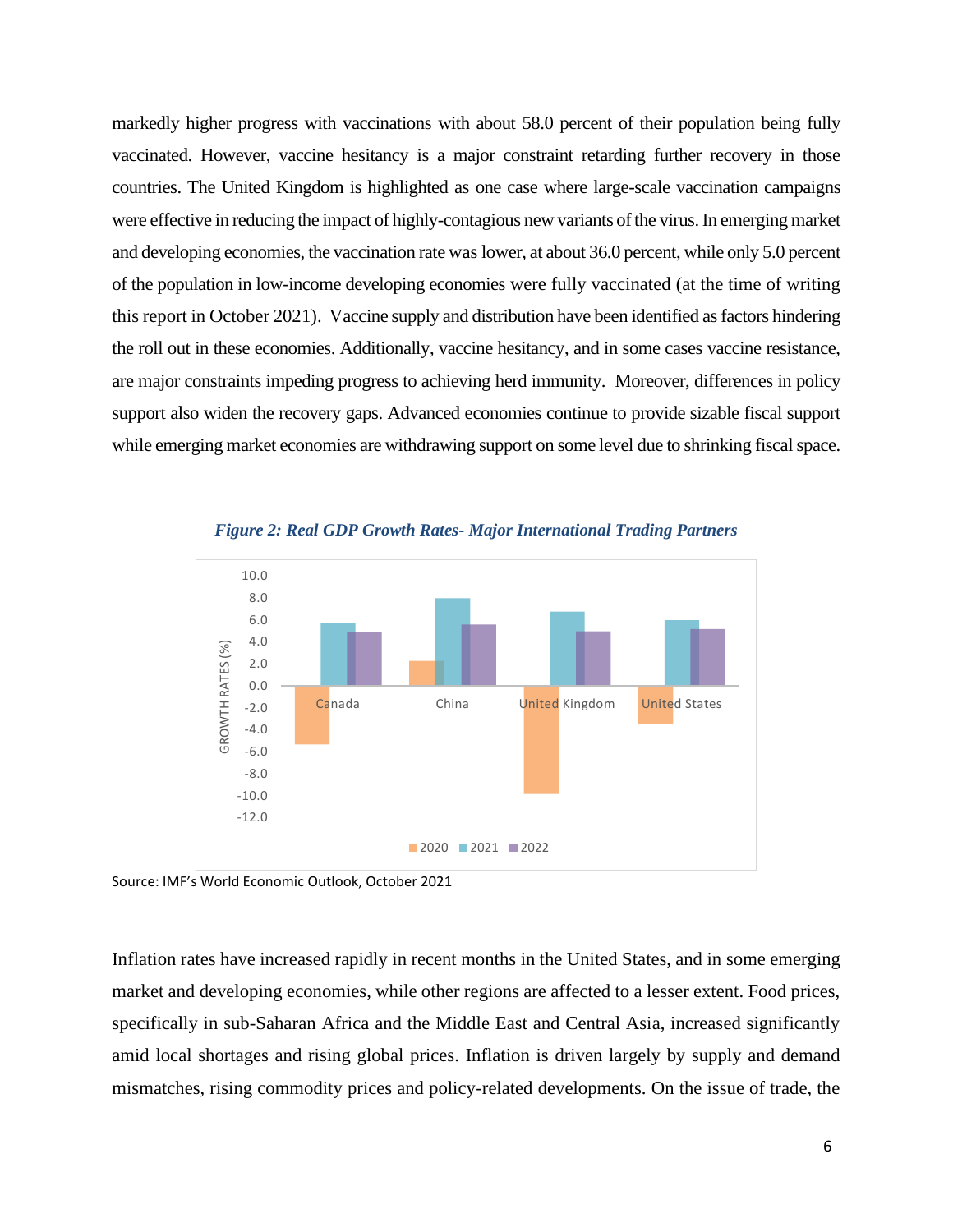sharp decline in demand in 2020, occasioned by the pandemic, saw many businesses cut orders for inputs. With the increasing demand in 2021, many producers are experiencing difficulty ramping up production, resulting in supply bottlenecks. Despite temporary trade disruptions, trade volumes are expected to increase by approximately 10 percent in 2021 and moderate to 7.0 percent in 2022. This recovery somewhat masks the subdued outlook for tourism-dependent countries, which are likely to recover more slowly. Travel restrictions and fears of a global resurgence of the virus could linger until a sustained decline in transmission is achieved.

# <span id="page-6-0"></span>3. Regional Developments

Most of the member countries of the Eastern Caribbean Currency Union (ECCU) are expected to record economic growth in 2021 as indicated by their real GDP numbers (Figure 3). These increases indicate that the economies are slowly recovering from the acute declines in real GDP recorded in 2020. In 2021, the average real GDP growth of the ECCU territories is expected to rebound to 0.9 percent as member governments implement accommodative policies to stimulate economic activity. Saint Lucia is expected to record the largest growth in real GDP of 6.3 percent followed by Grenada (4.8 percent) and Dominica (3.9 percent). St. Vincent and the Grenadines and St. Kitts and Nevis are the only countries that are expected to record declines in real GDP in 2021 of 6.1 percent and 1.8 percent, respectively. In 2022, however, it is expected that all economies will recover and record growth in real GDP. The ECCU average is forecasted at 6.8 percent.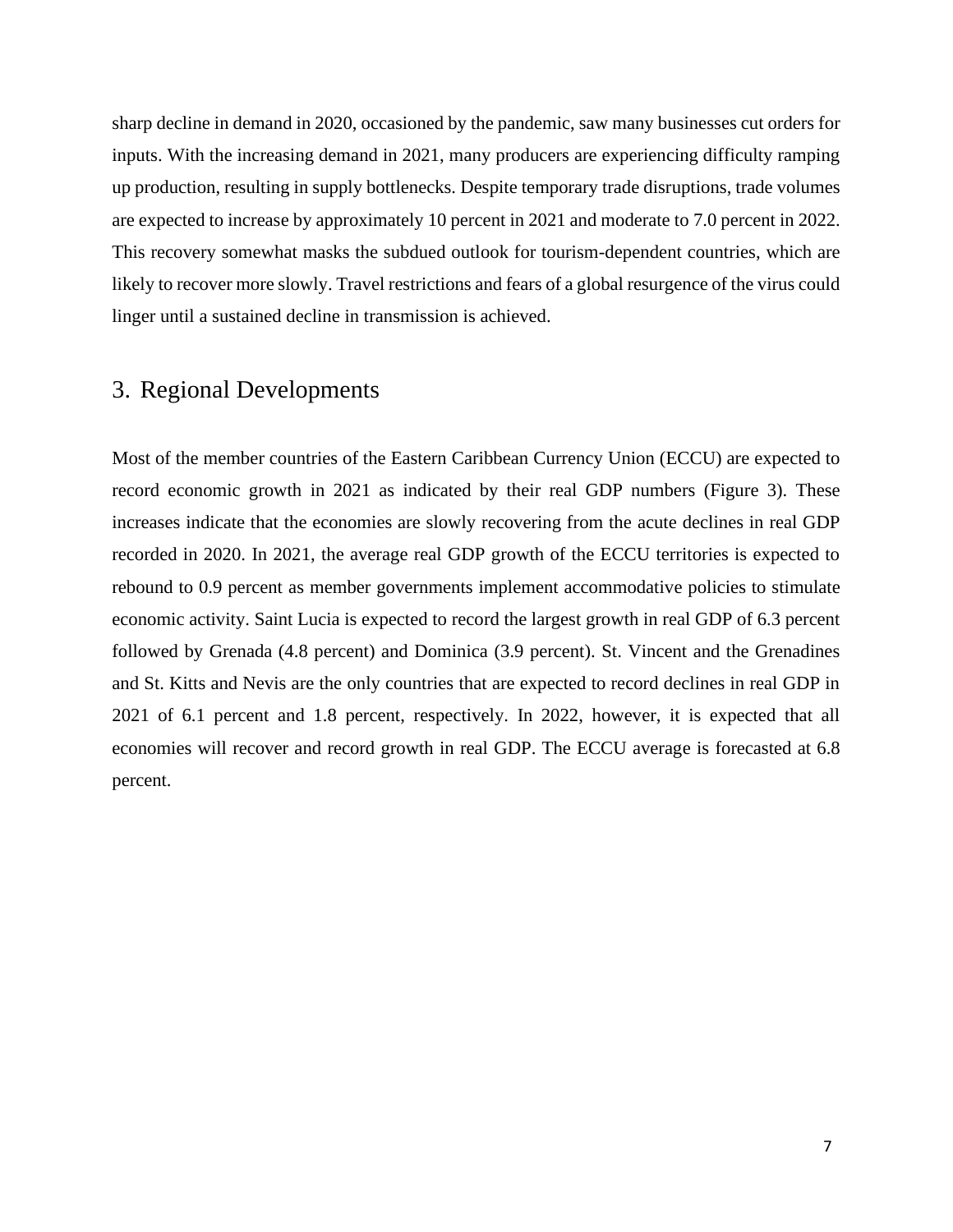<span id="page-7-0"></span>

In 2021, the member countries were still dealing with the effects of the COVID-19 pandemic. Saint Lucia recorded the largest number of COVID-19 cases (12,465) and deaths (250). More than 90 percent of those cases were recorded in 2021, with the largest spike occurring in the months of August and September 2021. Montserrat recorded the lowest number of COVID-19 cases (41) and deaths (1) of which most cases were documented in October 2021 (Figure 4). To curb the spread of the virus, these countries have implemented various strategies such as requiring that all visitors are fully vaccinated, instituting lockdowns and curfews, and only allowing essential businesses to operate for a specified period. Thus far, these strategies have helped these countries manage the spread of the virus.

Global supply chain disruptions, higher international prices and international travel restrictions continue to put a strain on these economies. However, it is expected that in 2022 the burden of the pandemic will lessen as vaccination policies are put into place and life returns to some level of normalcy.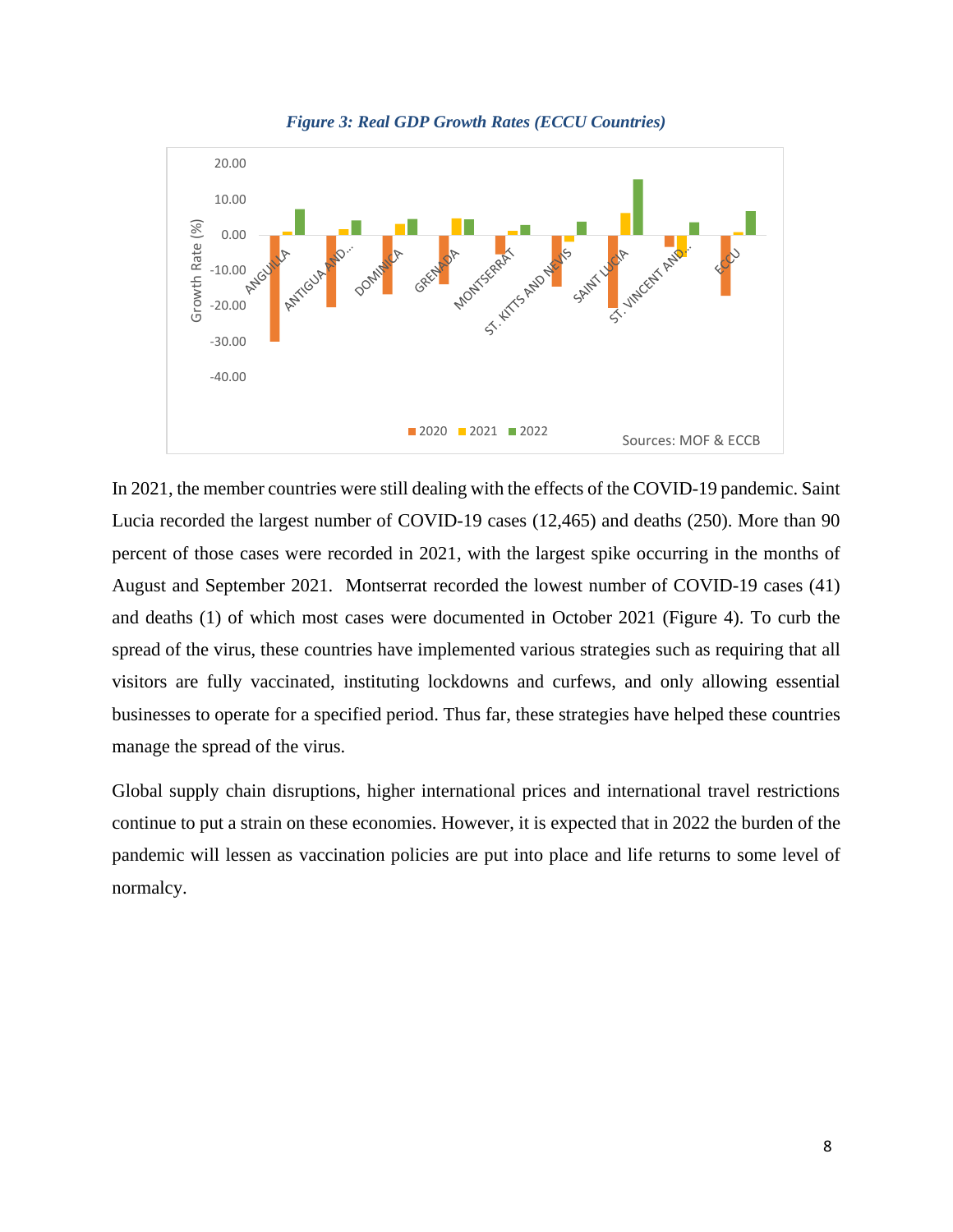<span id="page-8-0"></span>

#### *Figure 4: Regional COVID-19 cases and deaths*

In 2021, CARICOM's average real GDP is expected to increase by 4.7 percent (Figure 5). Grenada's growth in 2021 is expected to be greater than both the averages of ECCU and CARICOM countries. However, in 2022 it is projected that the CARICOM countries will record a 10.2 percent increase in real GDP, largely due to the recovery of the tourism-dependent nations and robust growth projected for Guyana.

<span id="page-8-1"></span>

*Figure 5: Real GDP Growth (Grenada, ECCU and CARICOM)*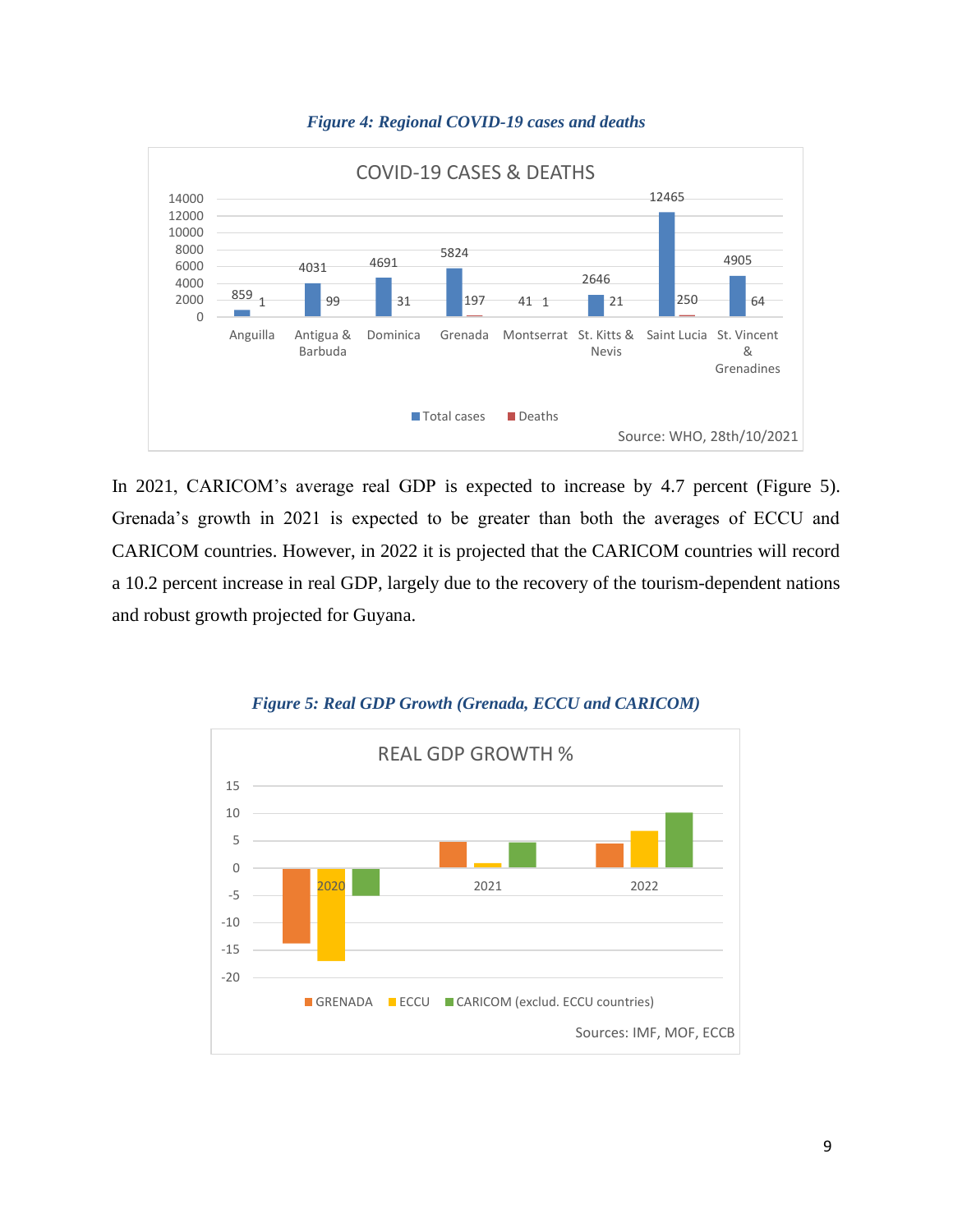# <span id="page-9-0"></span>4. 2021 Mid-Year Economic Review and Estimated 2021 Performance

# <span id="page-9-1"></span>**4.1. Real Sector**

The Grenadian economy, like most economies, continued to be impacted by the COVID-19 pandemic 19 months after the first case was recorded on island. Activity in several sectors remained depressed, most notably tourism, although there were some signs of improvement. The sluggish recovery in global travel and the slower-than-anticipated vaccination rates were contributory factors to the weak performance of the sector in 2021. The spike in COVID-19 cases in September 2021 (Figure 6) retarded progress to some extent as measures had to be implemented to curb the spread of the virus. Restricted movement and limited hours of business, including "no movement weekends," limited operating hours and the shut-down of some types of businesses, negatively impacted the economy for several weeks. Additionally, it was observed that businesses in all sectors voluntarily ceased operations when a case was reported in their institution to prioritise the safety of their staff and customers. The length of the closure depended on the extent of the exposure to the virus and the speed at which testing was conducted. These interruptions, though temporary, further impacted businesses' bottom line. Notwithstanding, there are signs of a tepid recovery in the economy with some sectors such as construction and private education reporting growth relative to 2020. Preliminary data indicate that growth in 2021 will be in the range of 4.8 percent, a downward revision from the 5.2 percent published in July and the 6.0 percent projected in October 2020. There was a marginalincrease in inflation in the first nine months of 2021, and this is expected to rise further with projected increases in global food and fuel prices, as well as international shipping costs.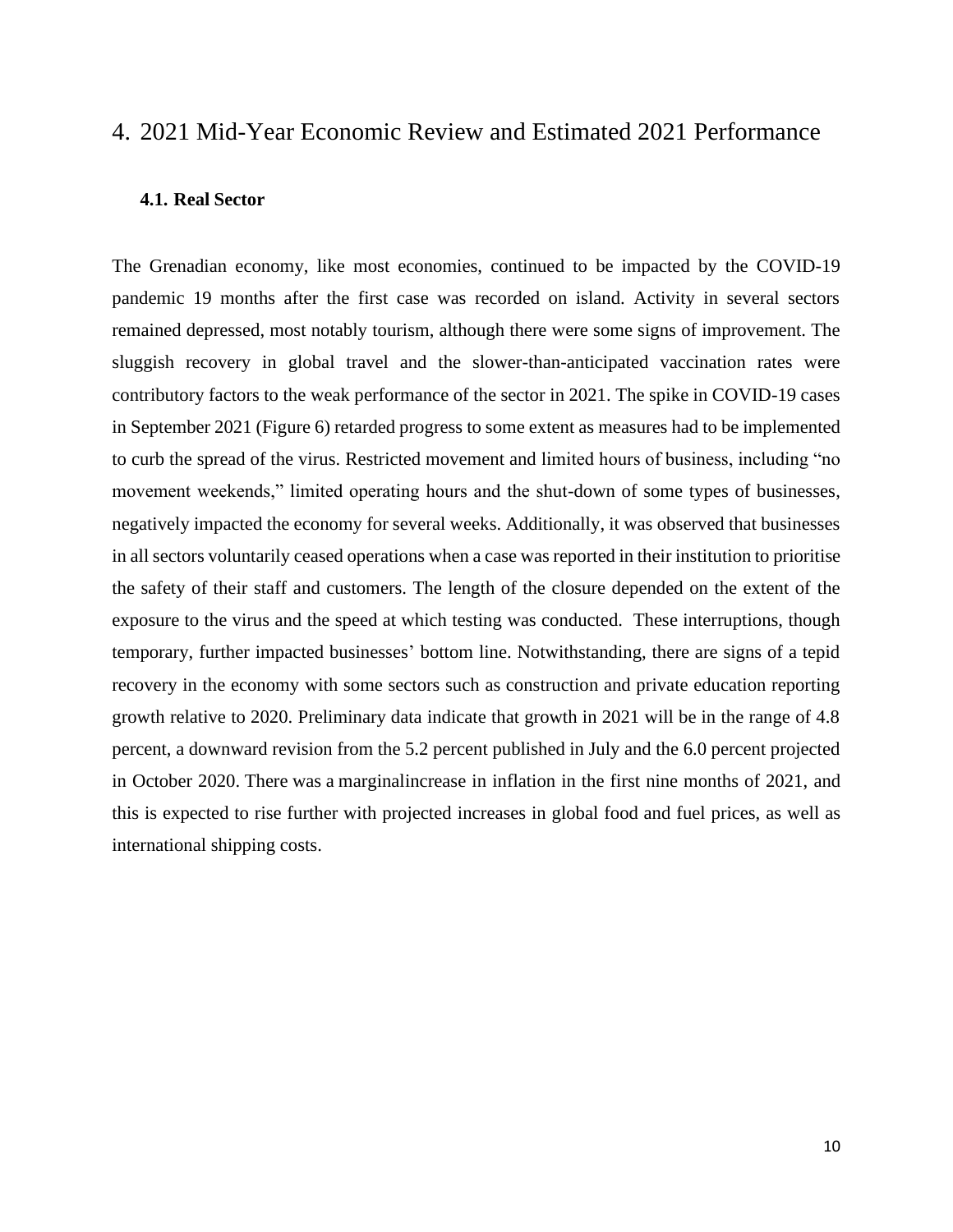<span id="page-10-1"></span>

*Figure 6: COVID-19 Cases (August-September 2021)*

# 4.1.1. Agriculture & Fishing

<span id="page-10-0"></span>Preliminary data for the first half show mixed results for the agriculture sector in 2021 compared to the same period in 2020 (Figure 7). Various factors affected crop production, including crop cycles, weather patterns and subdued demand. Anecdotal information for the third quarter suggests some pick up in production linked to favourable rainfall coupled with increasing demand both locally and internationally.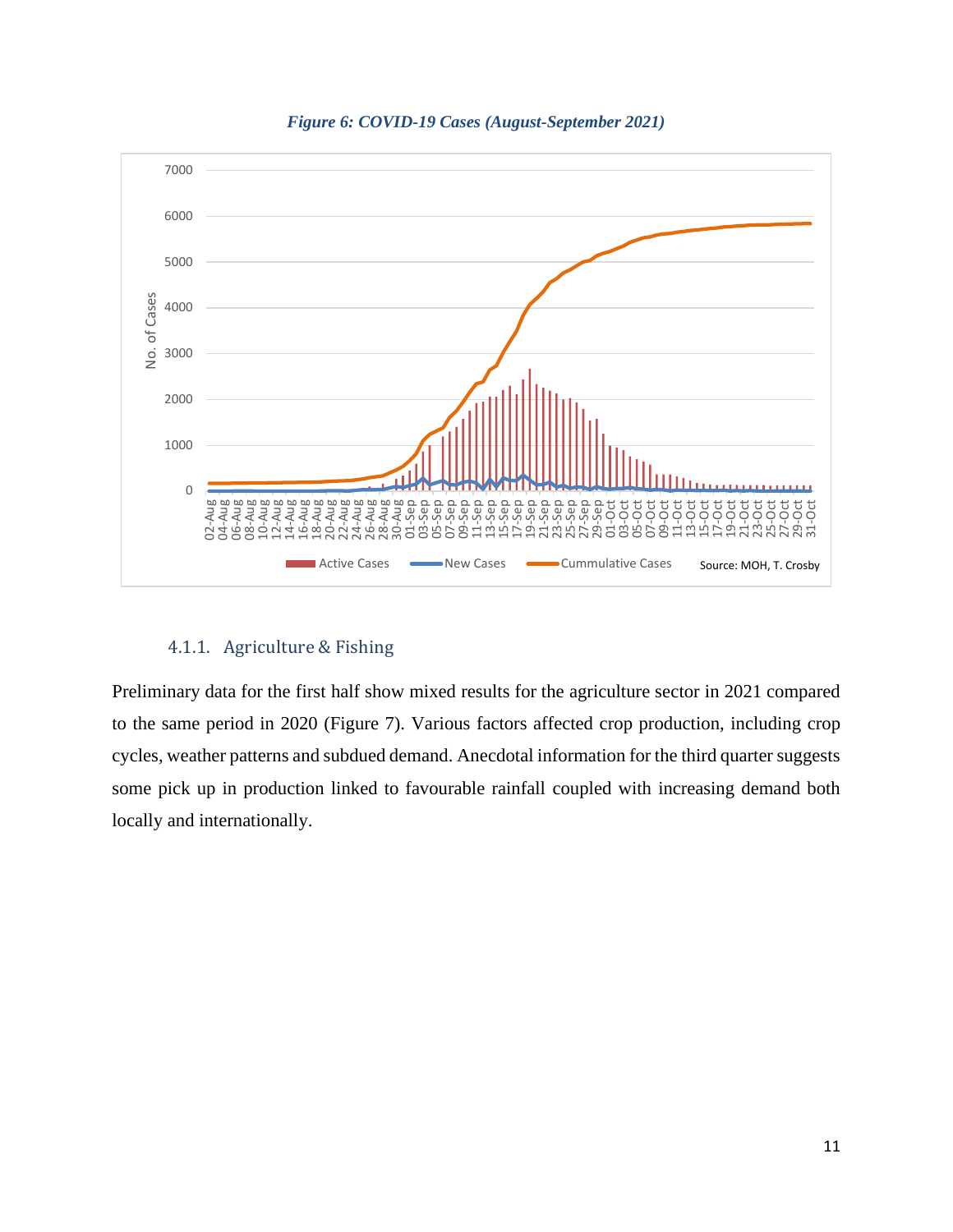<span id="page-11-0"></span>

*Figure 7: Production in Agriculture and Fishing*

# *Nutmeg and Mace*

Production of nutmeg and mace reduced by 2.0 and 27.3 percent respectively during the first half of 2021 compared to the same period in 2020. Nutmeg production was relatively low for the first half of 2021 partially due to lower-than-anticipated rainfall resulting in a late crop. However, anecdotal information on production for the third quarter indicate that there is some pick up expected for the rest of the year. In terms of mace, the price paid to farmers was adjusted from \$1 per pound to \$3 per pound to incentivise production so that supply can meet increased demand in the international market. Notwithstanding, several issues continued to plague the sub-sector including cash flow challenges affecting the co-operative and lack of land clearing services to access to farms. Nutmeg production, however, is expected to improve in the medium term, contingent on the success of propagation and planting drives as well as other support from the Government to resolve cash flow issues and improve farm access. **EXECUTE AND THE SAME PERIOD IN THE SAME PERIOD IN THE SAME PERIOD IN THE SAME PERIOD IN THE SAME PERIOD IN THE SAME PERIOD IN THE SAME PERIOD IN THE SAME PERIOD IN THE SAME PERIOD IN THE SAME PERIOD IN THE SAME PERIOD IN** 

# *Cocoa*

Cocoa production increased significantly by 35.3 percent during the first half of 2021 in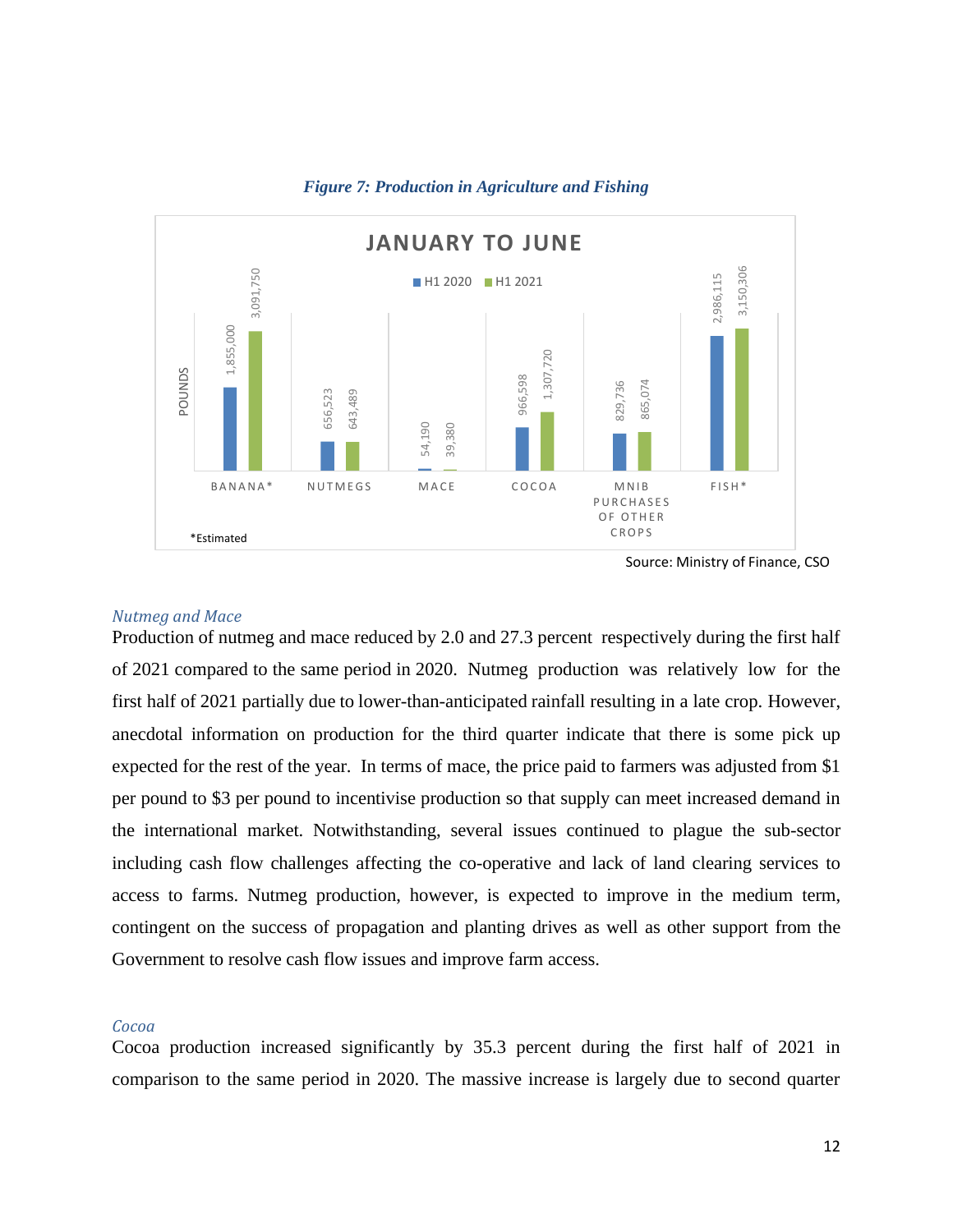production in 2021, which is compared to the second quarter of 2020 where restricted movement because of the pandemic, prevented farmers from harvesting. Moreover, the price of cocoa increased to \$4 per pound, the highest price recorded since 2014. These developments have led to increased interest by farmers in cocoa production, reflected by an increase in requests for cocoa cards from the Grenada Cocoa Association (GCA). Meanwhile, low visitor arrivals on the island led to depressed demand for chocolate resulting in reduced production. On the export side, Grenada continues to secure premium prices for its cocoa due to its high quality. However, shortage of suitable ventilated containers for shipping to the international market adversely affected the subsector. Despite the challenges, projects are being implemented to increase production and improve processing of cocoa. Additional investment is needed in the sector to increase the production of low cadmium  $\rm{coca}^1$  to meet the demand in the international market.

## *MNIB Purchases of Other Crops<sup>2</sup>*

Despite continued COVID-19-related challenges, the Marketing and National Importing Board (MNIB) recorded increases in the purchases of fresh produce such as bananas, plantains, watermelons, and root crops in 2021 relative to 2020. Produce such as sour sop and sea moss also continued to thrive. A monthly average of 187,000 pounds of produce was recorded for 2021, which is 78.1 percent greater than the monthly average for 2020. The MNIB has implemented several measures to improve performance, including technical assistance to farmers and establishing production contracts to ensure a steady supply of certain produce for local consumption and export. It is therefore anticipated that production growth will continue in 2022 as the organisation seeks to uncover new markets for exports.

#### *Fishing*

In the fishing sector, production growth is estimated at 5.5 percent for the first half of 2021 compared to the same period in the previous year. However, production remains below 2019 levels. The sector is currently confronting several challenges. On the local front, the relatively low activity in the tourism sector and the temporary halt of face-to-face classes at the SGU decreased the demand for fish. Reduced airlift in 2021 has limited capacity to export to international markets. All exporters, including exporters of fresh fruits and vegetables, were required to share already-

 $1$  Cocoa sold on the international market is required to have low levels of cadmium since it is carcinogenic.

<sup>2</sup> Used as a proxy for production of fresh fruits, vegetables and root crops.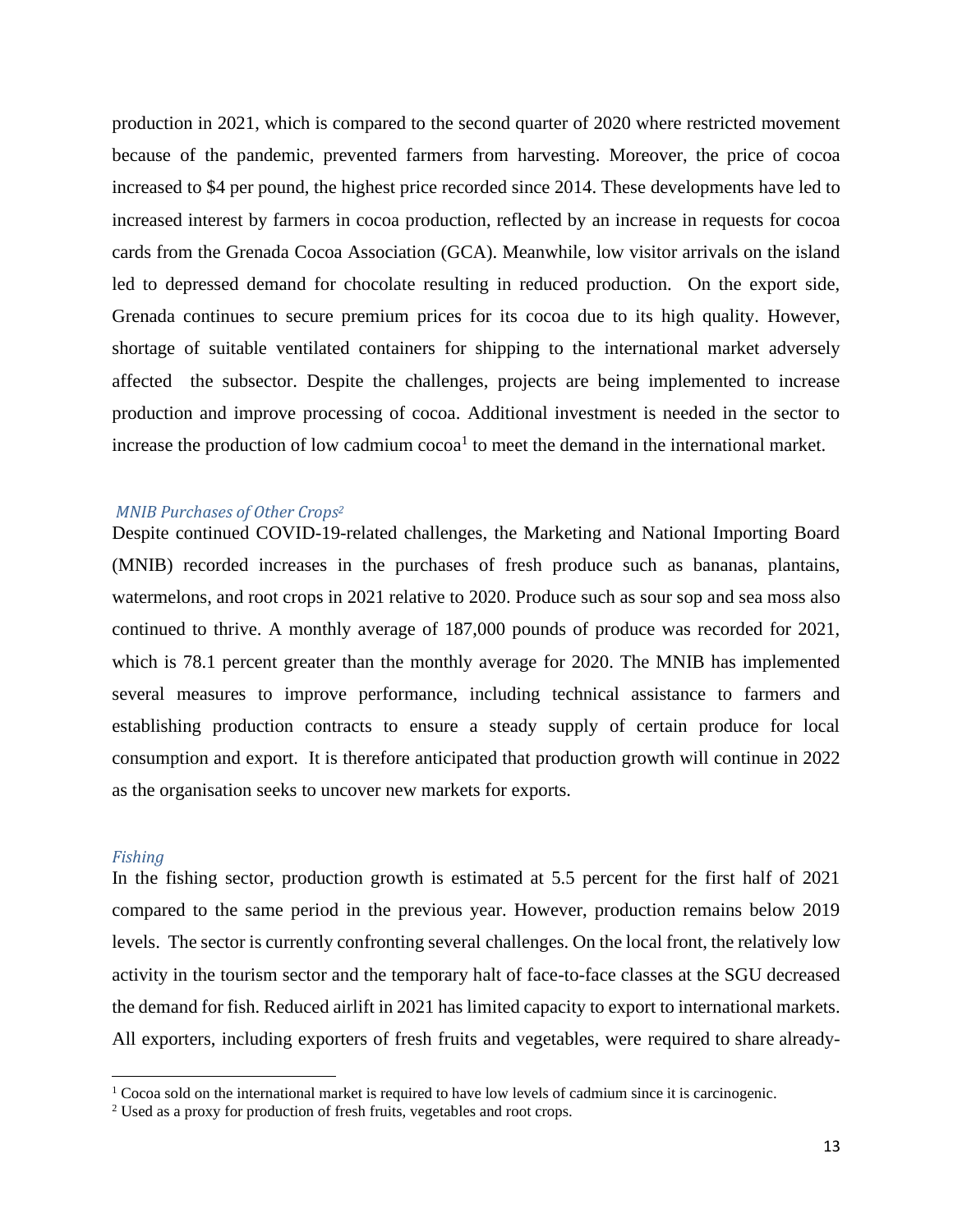limited space on one weekly flight from the main cargo aircraft servicingthe island. In the past, commercial aircrafts were used as an alternative for exporting, but with reduced commercial flights, this was not possible during the first half of 2021. Consequently, fishexporters have cutback the volume of fish purchased locally causing fisherfolk to find alternative markets for their catch since the amounts caught could not be readily absorbed in thelocal market. Increased freight and fuel costs, as well as trade disruptions, also affected fish exports. Should these issues persist, the return to pre-covid production levels could be delayed. There are some indications that production improved in the third quarter with increased demand due to improved tourist arrivals and the resumption of face-to-face classes at SGU.

## <span id="page-13-0"></span>4.1.2. Construction

Activity in the construction sector in the first half of 2021 was greater than in the same period in 2020. A 34.9 percent increase in the importation of construction materials was recorded in the first half of 2021, while retail sales of building materials expanded by 126.2 percent (Figure 8). This suggests a pick-up in both commercial and residential construction as evidenced by the increase in both indicators over the period. Improved implementation of Government's Public Sector Investment Programme (PSIP), mainly as it relates to the construction and repairs of roads, bridges, schools, and other public infrastructure contributed to the performance of the sector during the year. In the private sector, major construction projects included the Six Senses Resort in St. David as well as developments in Levera in the north of the island and Mt. Hartman in the south. Additionally, other smaller construction projects are ongoing, including expansion works by a major retailer in the south of the island.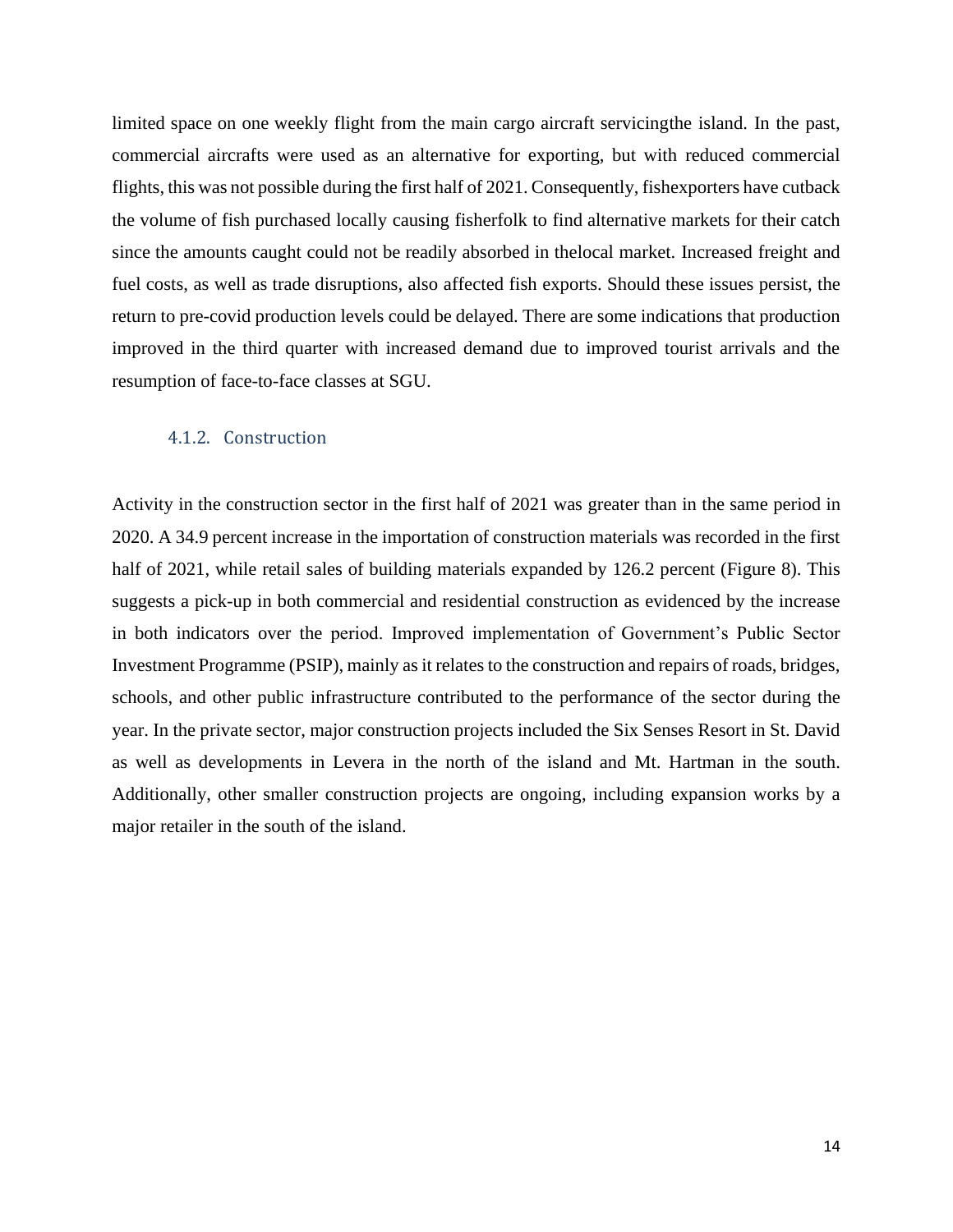<span id="page-14-1"></span>

# *Figure 8: Construction and Mining Indicators*

Source: Ministry of Finance, CSO

Despite this high level of activity, the Construction sector continues to face various challenges owing to the COVID-19 pandemic. According to the reports from some construction companies, the sector is being adversely affected by supply chain disruptions (shortage of construction material and longer delivery times) and increases in global freight costs, which lead to higher landed costs of construction materials. There have been significant increases in the prices of steel products, woodwork & finishing materials, and waterproofing materials. Vaccine resistance is stated as an issue affecting the sector, as many construction workers are refusing to be vaccinated, contributing to the shortage of skilled labour. Notwithstanding these challenges, the sector is still recovering positively, and construction activity is expected to grow further in 2022.

# <span id="page-14-0"></span>4.1.3. Tourism

The tourism sector remains the most affected by COVID-19 as this sector has yet to rebound in a meaningful way since the onset of the pandemic. Tourism statistics for the first three quarters of 2021 show a 41.2 percent decline in stayover arrivals relative to the same period in 2020 (Table 1) with reductions observed in every source market. The largest number of visitors in 2021, came from the United States, followed by the United Kingdom, and the Caribbean.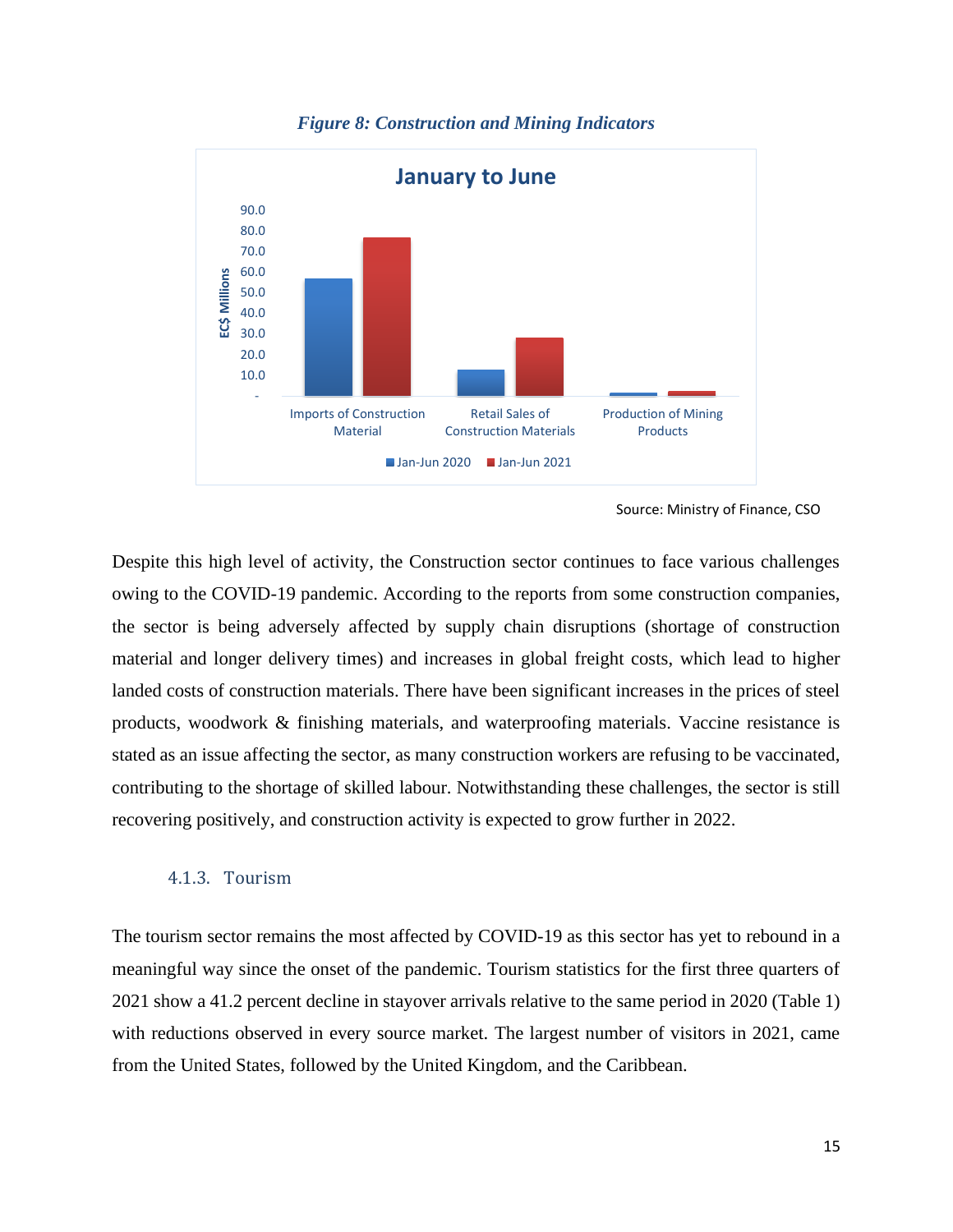<span id="page-15-0"></span>

| <b>Visitor Arrivals</b>        | Jan - Sep-20 | Jan - Sep-21 | % Change |
|--------------------------------|--------------|--------------|----------|
| <b>United States</b>           | 17,300       | 16,289       | $-5.8$   |
| Europe                         | 2,881        | 426          | $-85.2$  |
| United Kingdom                 | 7,028        | 2,697        | $-61.6$  |
| Canada                         | 4,400        | 628          | $-85.7$  |
| Caribbean                      | 5,369        | 1,685        | $-68.6$  |
| Other                          | 1,296        | 780          | $-39.8$  |
| <b>Total Stayover Arrivals</b> | 38,274       | 22,505       | $-41.2$  |
|                                |              |              |          |
| <b>Cruise Passengers</b>       | 162,517      |              | $-100.0$ |

# *Table 1: Visitor Arrivals*

Source: GTA

However, an examination of monthly arrivals shows improvements in the months of May to September 2021 relative to 2020 as that period in 2020 included the global lockdowns and depressed travel due to the pandemic. In 2021, though travel remained well below pre-pandemic levels, airlines increased flights and international travel gradually recovered. The largest number of stayover arrivals for the first nine months of 2021 were recorded in July (5,133) and August  $(4,357)$  (Figure 9), consistent with pre-pandemic trends<sup>3</sup>, though on a much smaller scale. A quarter-on-quarter analysis shows that the largest number of visitors in 2021 arrived in quarter three (12, 478 compared to 987 in quarter three of 2020).

<sup>&</sup>lt;sup>3</sup> These months historically record the highest monthly arrivals linked to the carnival season.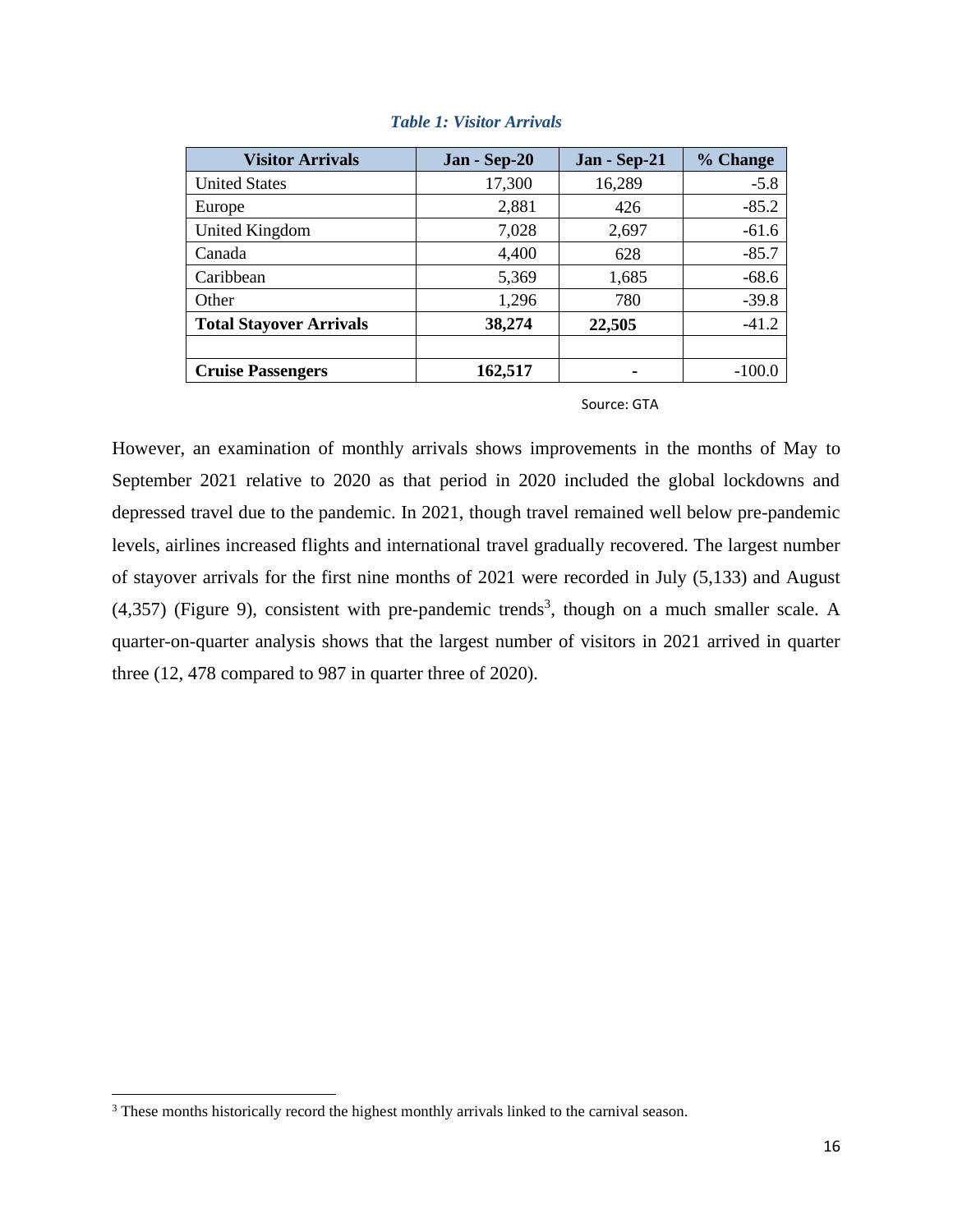

<span id="page-16-0"></span>

Many factors continue to affect the hotel sector as some properties struggle to remain operational. The spike in COVID-19 cases in September 2021 and the restrictions implemented to manage the spread, negatively impacted tourist arrivals. As Grenada was given level 4 risk rating<sup>4</sup> by the Centers for Disease Control and Prevention (CDC), many tourists canceled flights and accommodation during that period. Locally, beach restrictions affected the dive and water sports subsectors while tour operators were not allowed to ply their trade. Restaurants also lost revenue due to in-house dining restrictions. Though the COVID-19 situation has dramatically improved since then, the level 4 rating was not yet been revised at the time of writing this report in October 2021. Nonetheless, stayover arrivals are expected to steadily increase during the last quarter of 2021. Several hotels, which temporarily closed their doors in 2020 have resumed operation in 2021, including the Spice Island Beach Resort and the Royalton Grenada Resort, which both reopened in October. Tourism businesses continue to implement measures and protocols to ensure the safety of staff and guests as the sector recovers. Many employees in the tourism sector have been vaccinated in preparation for the predicted increase in arrivals for the winter season. Continued recovery of the sector is dependent on improvement in the vaccination rate to reduce the possibility and/or severity of a second wave of COVID-19 cases, as well as global

<sup>4</sup> Highest risk rating for travel.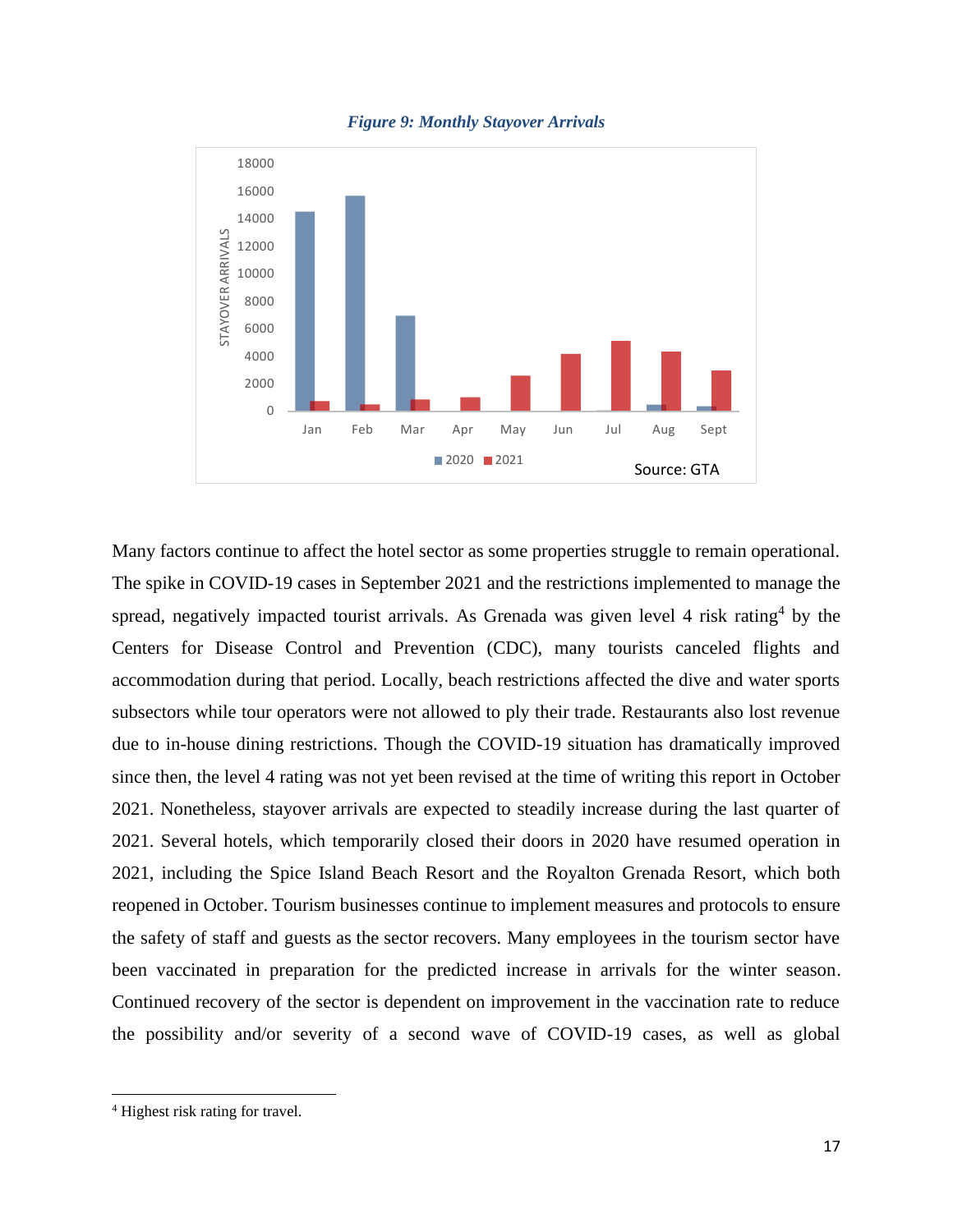developments in international travel.

In terms of the cruise subsector, the cruise season remained closed since February 2020, hence no visitors were record for the first three quarters of 2021. However, the 2021/2022 cruise season is set to open in November 2021, with approximately 68 ships expected for the last quarter.

# 4.1.4. Transport and Storage

<span id="page-17-0"></span>Indicators used to gauge activity in road, sea and air transport include air passenger movements, cargo movements and cruise arrivals. In terms of sea transport, an increase of 7.6 percent was observed in overall cargo movements in the first half of 2021 compared to the same period in 2020. "Cargo in" grew by 6.0 percent from 279,760 tons to 296,644 tons while "cargo out" rose by 39.8 percent from 13,945 tons to 19,497 tons (Figure 10). It should be noted that approximately 99.6 percent of cargo movements pertained to sea cargo. A quarter-on-quarter analysis shows that there was a decline in cargo movements in the first three months of the year compared to the same period in 2020 attributed to international trade issues including shipping delays, production setbacks due to material scarcity, shortage of containers, increased cost of freight and general product shortages. Conditions improved somewhat in the second quarter, resulting in the overall performance seen in the first half. Notwithstanding, some of the challenges experienced in quarter one remained and affected the business of most importers. Moreover, the continued closure of the cruise ship season contributed to the decline in sea transport for the period under review.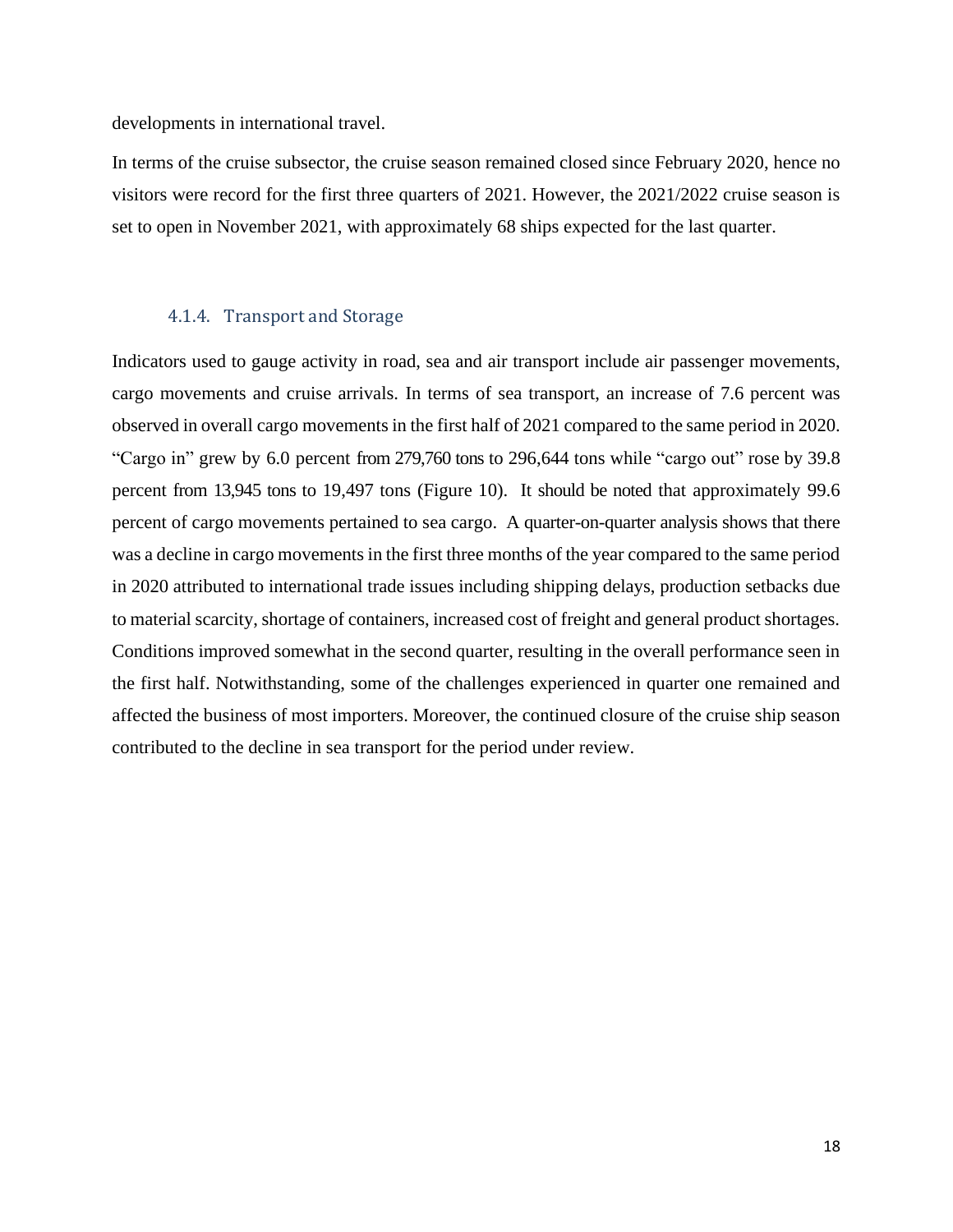<span id="page-18-0"></span>

*Figure 10: Passenger and Cargo Movements*

Air transport was affectedby reduced passenger movements and commercial flights for the first half of 2021 compared to the same period in 2020. For air transport, it is estimated that passenger movements fell by 68.6 percent in January to June 2021 compared to the same period in the previous year. The number of aircraft arriving in Grenada also fell during the period from 1,809 in the first half of 2020 to 1,362 in the same period in 2021. It should be noted that there were 204 flights (including private aircraft) in the second quarter of 2020 (lockdown period) compared to 734 for the same period in 2021 (Figure 11). There is therefore some indication of recovery in the sector. Concerning road transport, activity in this sector is hinged on activity in the construction sector **Example 2021**<br> **Example 2021**<br> **Example 2021**<br> **Example 2021**<br> **Example 2021**<br> **Example 2021**<br> **Example 2021**<br> **Example 2021**<br> **Example 2021**<br> **Example 2021**<br> **Example 2021**<br> **Example 2021**<br> **Example 2021**<br> **Example 2021** 

Source: Ministry of Finance, CSO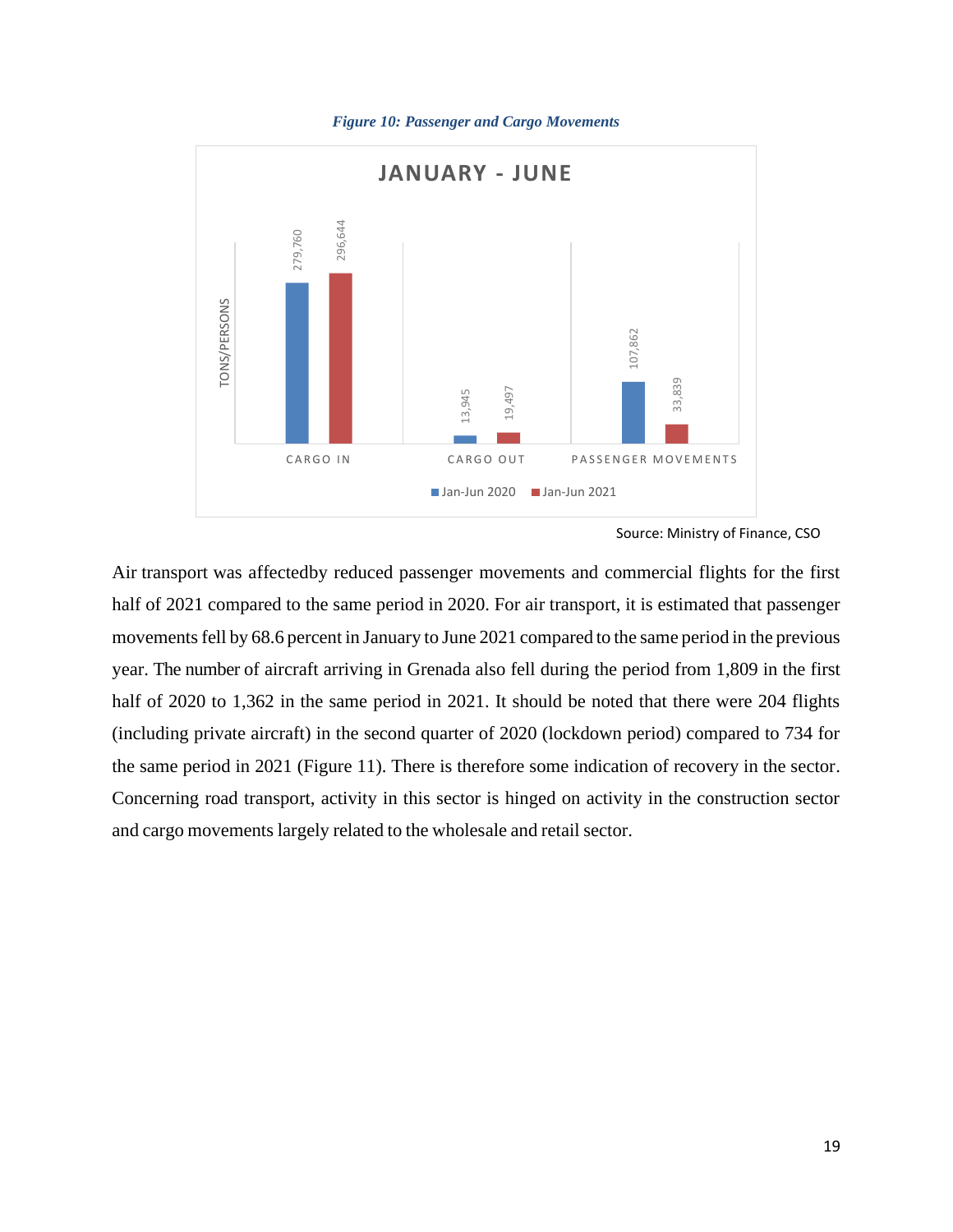<span id="page-19-1"></span>

*Figure 11: Monthly Aircraft Arrivals*

# <span id="page-19-0"></span>4.1.5. Wholesale and Retail Trade

Preliminary data for the wholesale and retail trade sector indicate some improvement for the January to June period of 2021 against the comparable period in 2020. Retail sales excluding building material rose by 4.2 percent in the first half, indicative of increased spendingpower since the economic downturn caused by the pandemic. Additionally, retail sales of building material increased period on period by 126.2 percent, signaling a spike in residential construction (Figure 12).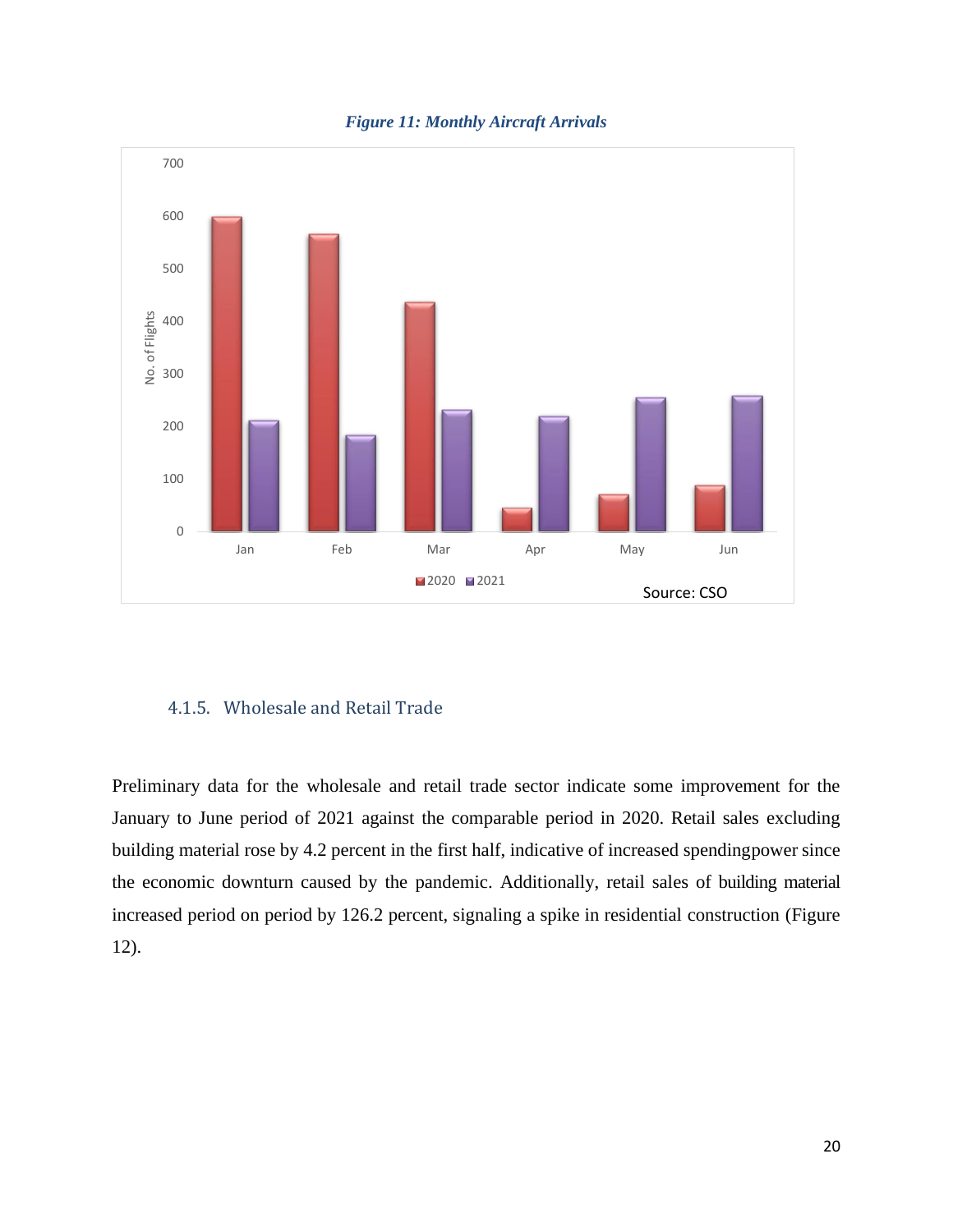#### *Figure 12: Retail Sales*

<span id="page-20-1"></span>

Source: Ministry of Finance, CSO

The sector experienced several challenges in 2021, largely related to shipping delays, decreased supply of goods, material shortages, increased shipping rates and increased base costs of goods. These issues have raised the cost of doing business and reduced profit margins as some wholesalers and retailers have absorbed at least a portion of the price increases. Uncertainty relating to the alleviation of these trade issues threatens the outlook for the sector as businesses will eventually be forcedto pass on increased costs to consumers, which may result in a drop in demand. Notwithstanding, there have been some improvements in the wholesale and retail sector brought on by the COVID-19 pandemic. For example, more businesses are incorporating ICT into their operations, starting with the digitisation of business processes and the development of online shopping websites and applications.

# 4.1.6. Manufacturing

<span id="page-20-0"></span>Overall, the value of products manufactured in the first six months of 2021 grew by 22.3 percent. However, the performance of products showed mixed outcomes. Animal feed declined by 6.9 percent, while "other" production fell by 9.4 percent (Figure 13). In the case of grain mill & bakery products, production increased by 5.4 percent during the period under review despite several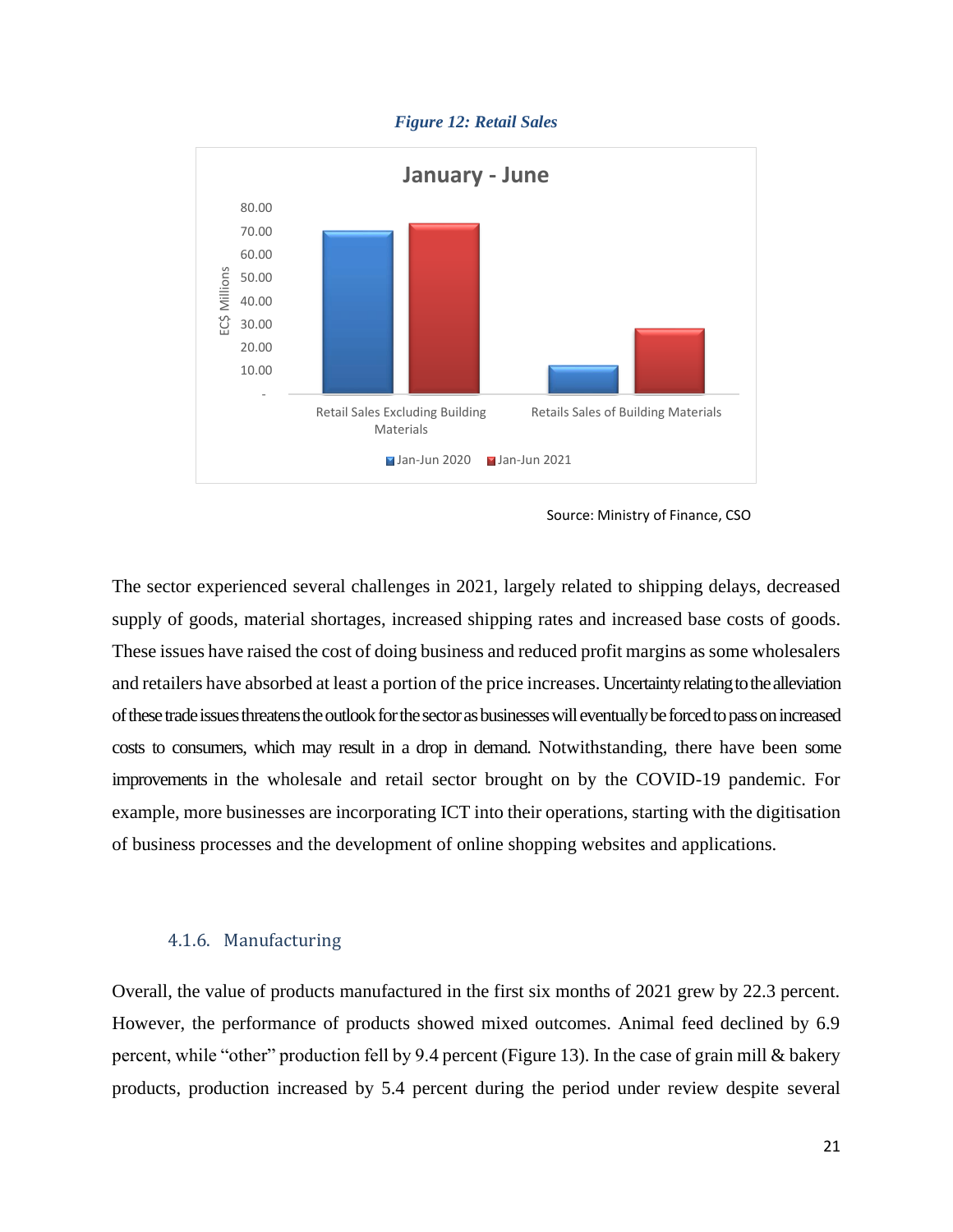factors affecting demand. On the export side, the non-implementation of Article 164 of the Revised Treaty of Chaguaramas in some islands continued to affect exports. Article 164 is meant to give a slight advantage to products produced in the lesser developed countries (LDCs) in the region. Without these special provisions,products, such as flour, that are produced in Grenada, cannot compete pricewise with products produced in more developed countries (MDCs) such as Trinidad and Jamaica. Moreover, the increased cost of freight and inputs from September 2020 necessitated an increase in local flour prices early in 2021.

<span id="page-21-0"></span>

#### *Figure 13: Industrial Production*

Source: Ministry of Finance, CSO

By contrast, beverage production, which is by far the largest category of manufactured products rose by 35.7 percent. After some delays due to COVID-19, the island's newest Rum manufacturing company commenced production in January 2021. Although the final product will not reach the market for several years, as is the process with aged rum, production is progressing smoothly with the company moving to cultivate sugarcane in over 100 additional acres of land to facilitate production. There have also been reported increases in the production of beers, ciders, other brewed beverages, and water during the period under review, partially due to an increase in exports to the islands of Trinidad and Tobago and St. Vincent and the Grenadines. Additionally, the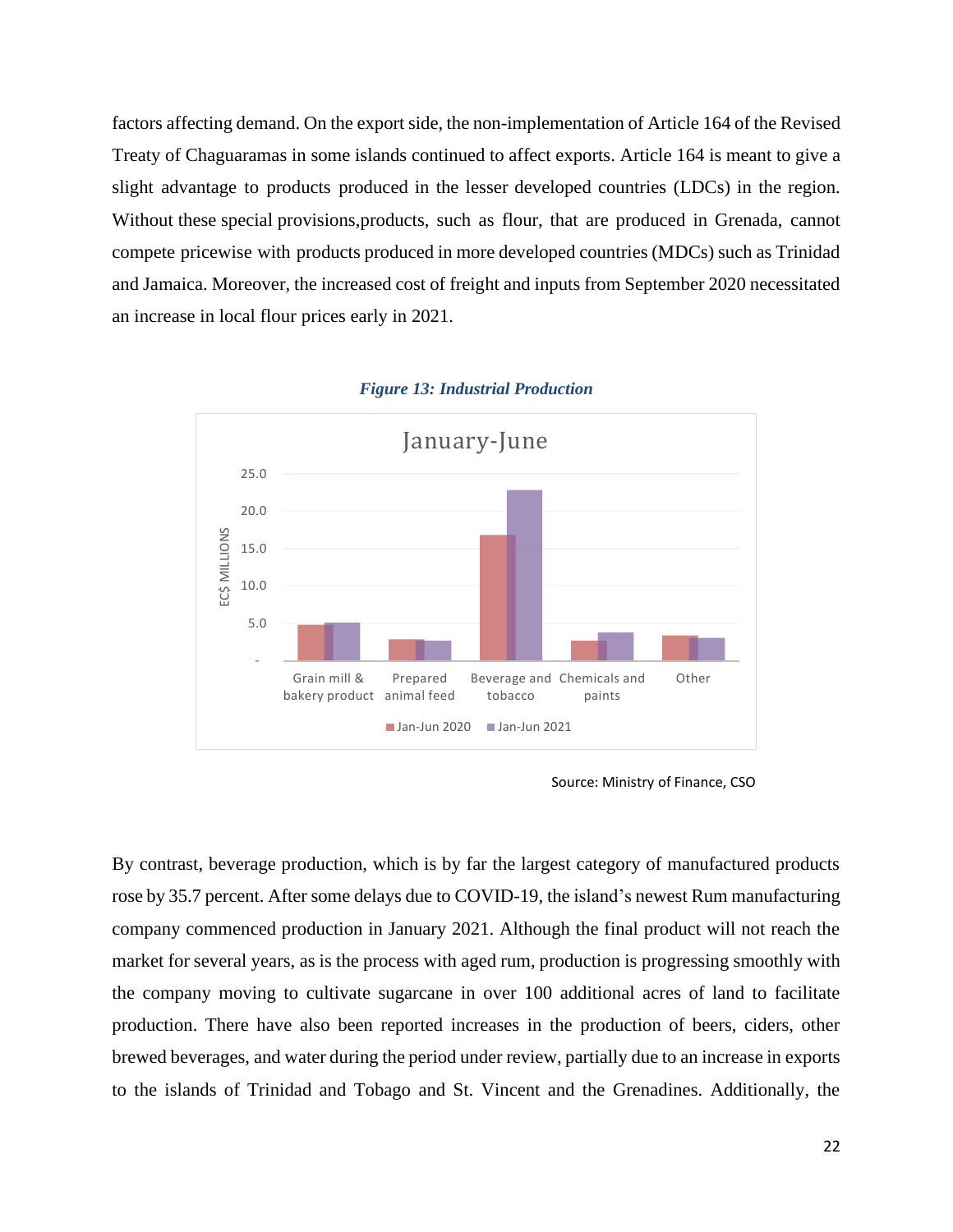production of chemicals and paints also grew by 40.6 percent during the period, reflecting the increased activity in the construction sector.

# 4.1.7. Private Education

<span id="page-22-0"></span>The SGU, which is the largest contributor to private education, announced the resumption of faceto-face classes for the August 2021 term. The institution, which has been delivering classes online since March 2020, announced its decision to resume in-person learning on April 15, 2021, signaling the return of its students to the island. Additionally, the University implemented a strict vaccination policy where, going forward, all faculty, staff, students, and service providers of the University must be fully vaccinated to be allowed onto all of its campuses. Although most students returned in August, the spike in COVID-19 cases in September prompted the University to temporarily halt face-to-face classes for several weeks. Students were given the option to remain on the island or return home as studies could be conducted online. Face-to-face classes resumed in October, requiring the return of all students, faculty and staff. The University is optimistic that enrolment for the 2021/2022 academic year, which includes the January intake, will be at least on par with previous years. Additionally, the University has adjusted its tuition fees upwards in 2021 after a temporary freeze in 2020. The return of the students and faculty should have a positive impact on other sectors, including the wholesale & retail and real estate sectors.

# 4.1.8. Inflation

<span id="page-22-1"></span>The consumer price index (CPI) for January to September 2021 indicates a period average inflation rateof 1.0 percent compared to the same period in 2020. Rising commodity prices relating to supply bottlenecks, trade disruptions and supply and demand mismatches have created domestic inflationary pressures. Local fuel prices, as measured by the CPI, rose by 1.4 percent during the period reflective of increases in international oil prices. Likewise, food prices grew by 1.4 percent also reflective of high international prices (Figure 14).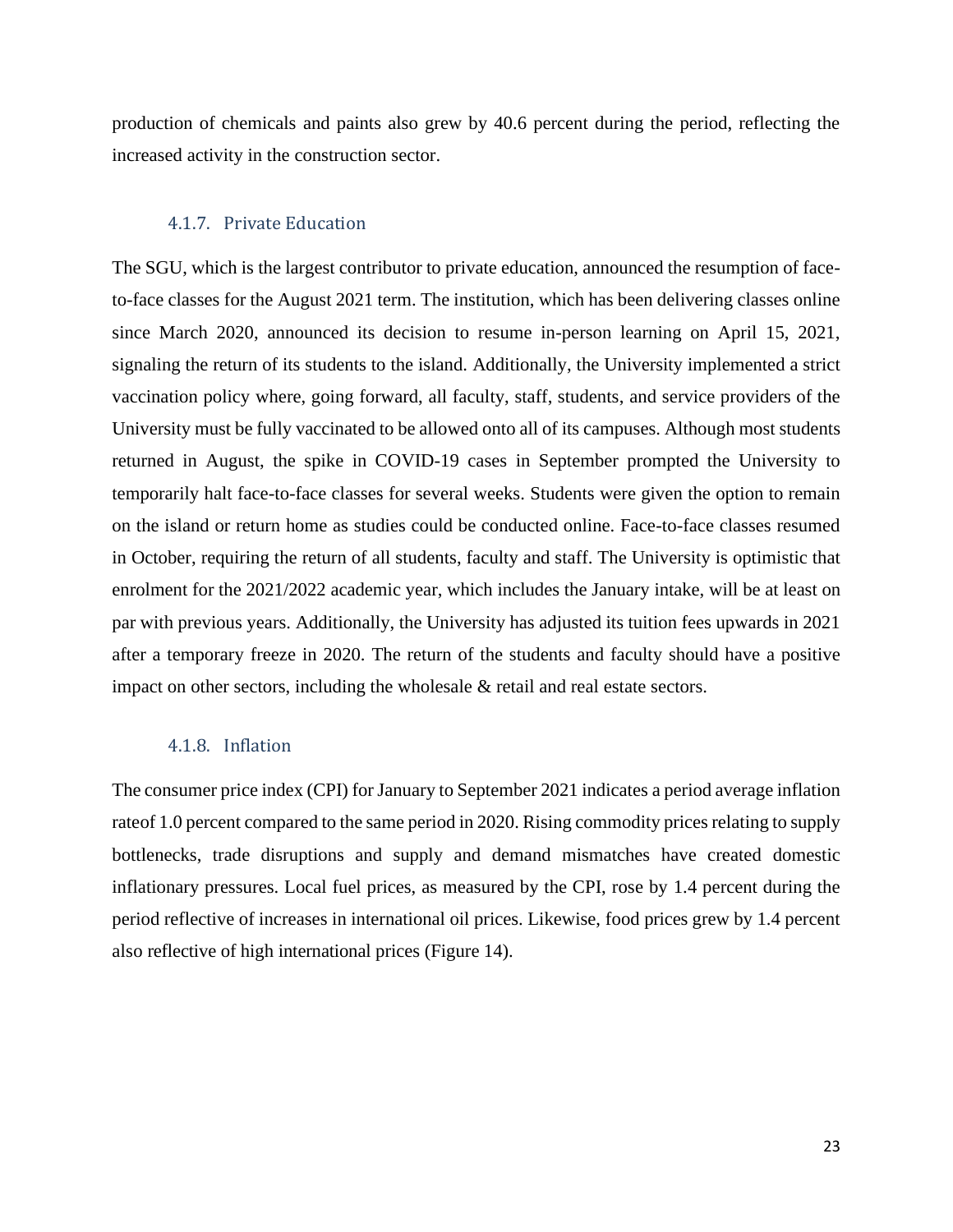<span id="page-23-1"></span>

# *Figure 14: Consumer Price Index*

Source: Ministry of Finance, CSO

# 4.1.9. Unemployment

<span id="page-23-0"></span>Unemployment was on a downward trajectory for two consecutive quarters since the spike in quarter two of 2020, reaching 18.5 percent in quarter four of 2020. It increased marginallyto 19.5 percent in the first quarter of 2021 then reduced to 16.6 percent in the second quarter. The unemployment rate remains higher for women thanfor men, though the rates for both sexes were falling pre-COVID-19. Similarly, though still high,youth unemployment had been on a downward trend pre-COVID-19 (Figure 15). The spike in youth unemployment in the first quarter of 2021 is partly attributed to an increase in youth participation in the labour force after completion of studies. It has since been on a downward trajectory in the second quarter.





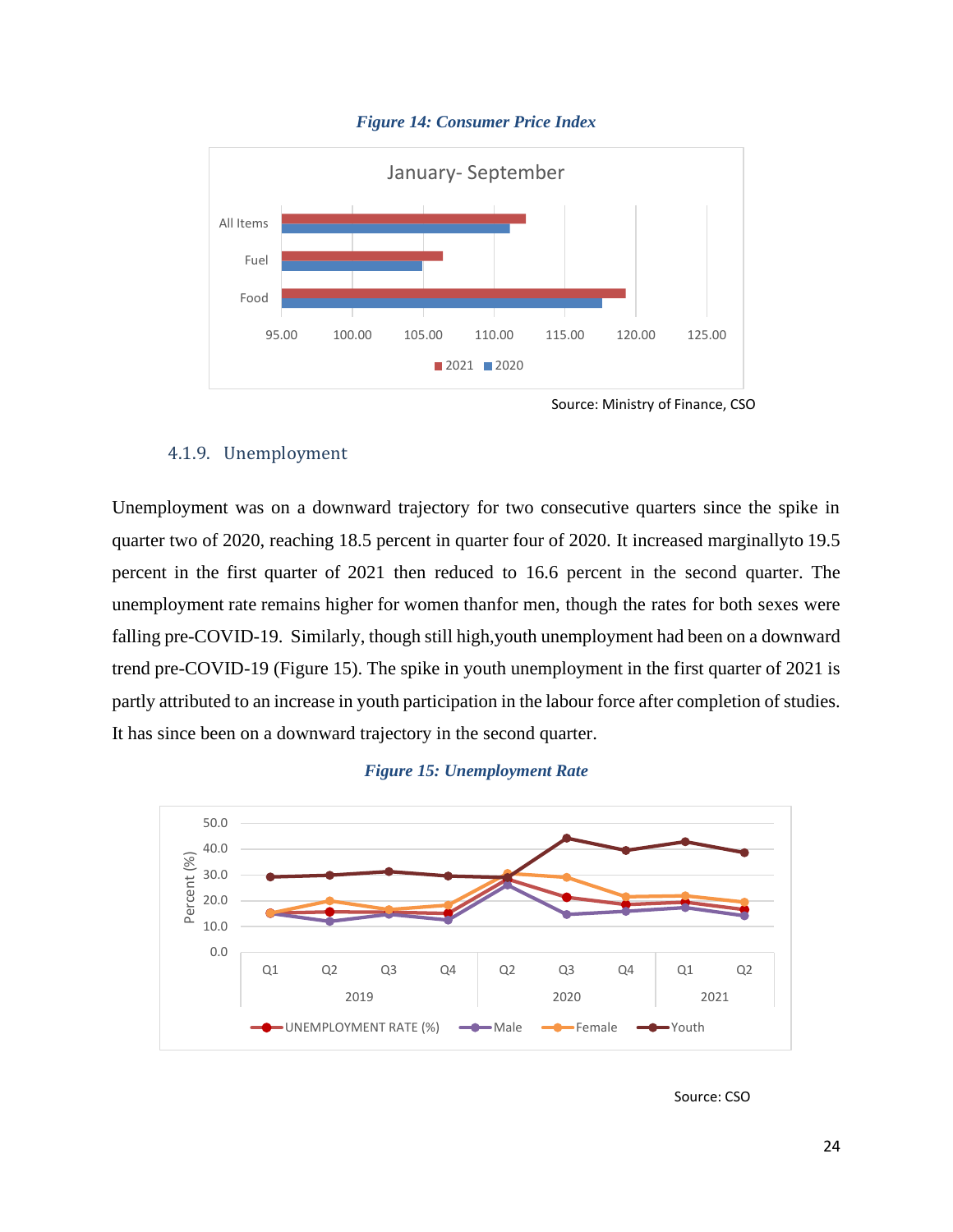# <span id="page-24-0"></span>**4.2. Fiscal Sector**

On balance, Grenada's fiscal position strengthened in 2021 relative to 2020 despite the continued impact of theCOVID-19 pandemic. During the first nine months of 2021, the Primary and Overall Balances including Grants were \$93.3 million and \$57.5 million respectively, which were more than the comparable period of 2020 by 47.9 percent and 119.5 percent respectively (Figure 16).

<span id="page-24-1"></span>



Source: Ministry of Finance

Total Revenue and Grants for Jan - Sept of 2021 amounted to \$674.1 million of which total revenue was \$534.0 million and total grants were \$140.1 million. Total Revenue and Grants were 18.2 percent more thanthe amount collected in the same period of 2020, primarily because of improved performances in Nontax Revenue and total Grants received.

During the Jan-Sept 2021 period, Capital Grants of \$53.8 millionwere transferred from the Citizenship-by-Investment (CBI) programme to the National Transformation Fund (NTF).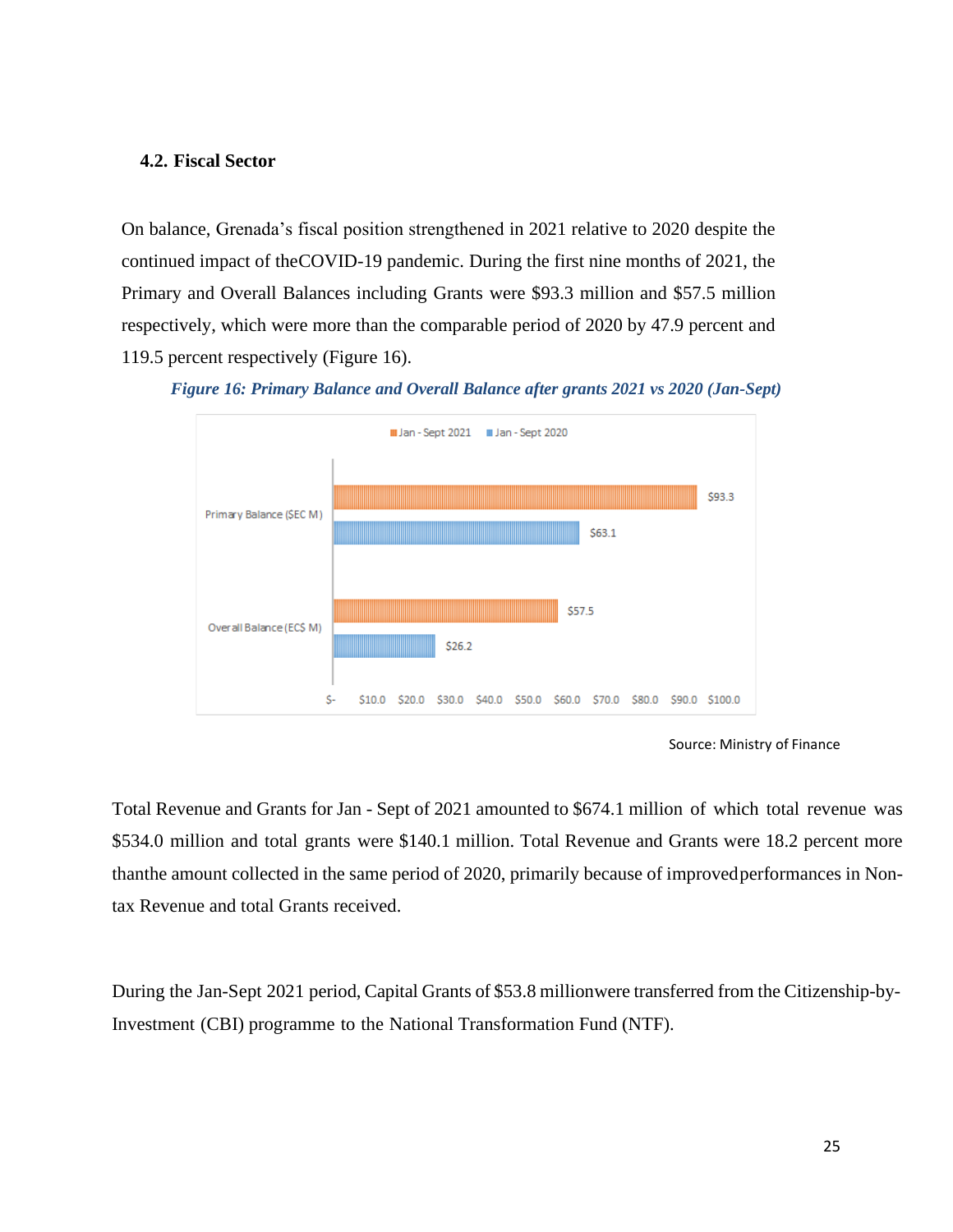<span id="page-25-0"></span>

|                                       | 2020                  | 2021  | <b>Variance</b> |         |  |
|---------------------------------------|-----------------------|-------|-----------------|---------|--|
|                                       | <b>January - Sept</b> |       |                 |         |  |
|                                       | <b>SM</b>             | \$M\$ | <b>SM</b>       | %       |  |
| <b>Total Revenue and Grants</b>       | 570.4                 | 674.1 | 103.7           | 18.2%   |  |
| <b>Total Revenue</b>                  | 506.3                 | 534.0 | 27.7            | 5.5%    |  |
| <b>Tax Revenue</b>                    | 454.8                 | 459.3 | 4.5             | 1.0%    |  |
| Taxes on Income and Profit            | 96.3                  | 91.2  | (5.1)           | $-5.3%$ |  |
| <b>Taxes on Property</b>              | 26.5                  | 24.8  | (1.7)           | $-6.4%$ |  |
| <b>Taxes on Domestic Transactions</b> | 97.8                  | 95.0  | (2.8)           | $-2.9%$ |  |
| Taxes on International Transactions   | 234.2                 | 248.3 | 14.1            | 6.0%    |  |
| <b>Non-Tax Revenue</b>                | 51.5                  | 74.7  | 23.2            | 45.0%   |  |
| <b>Total Grants</b>                   | 64.1                  | 140.1 | 76.0            | 118.6%  |  |

# *Table 2: Total Revenue and Grants 2020 vs 2021 (Jan-Sept)*

# Source: Ministry of Finance

Tax Revenue was \$459.3 million or \$4.5 million more than 2020. Alltax types recorded lower collections than in 2020 except for taxes receipts from international transactions that increased by 6.0 percent. In contrast, taxes collected on domestic transactions were 2.9 percent less than the amount collected in 2020. Taxes collected on Income and Profit and Property were 5.3 percent and 6.4 percent respectively, less than the collections of 2020 (Table 2).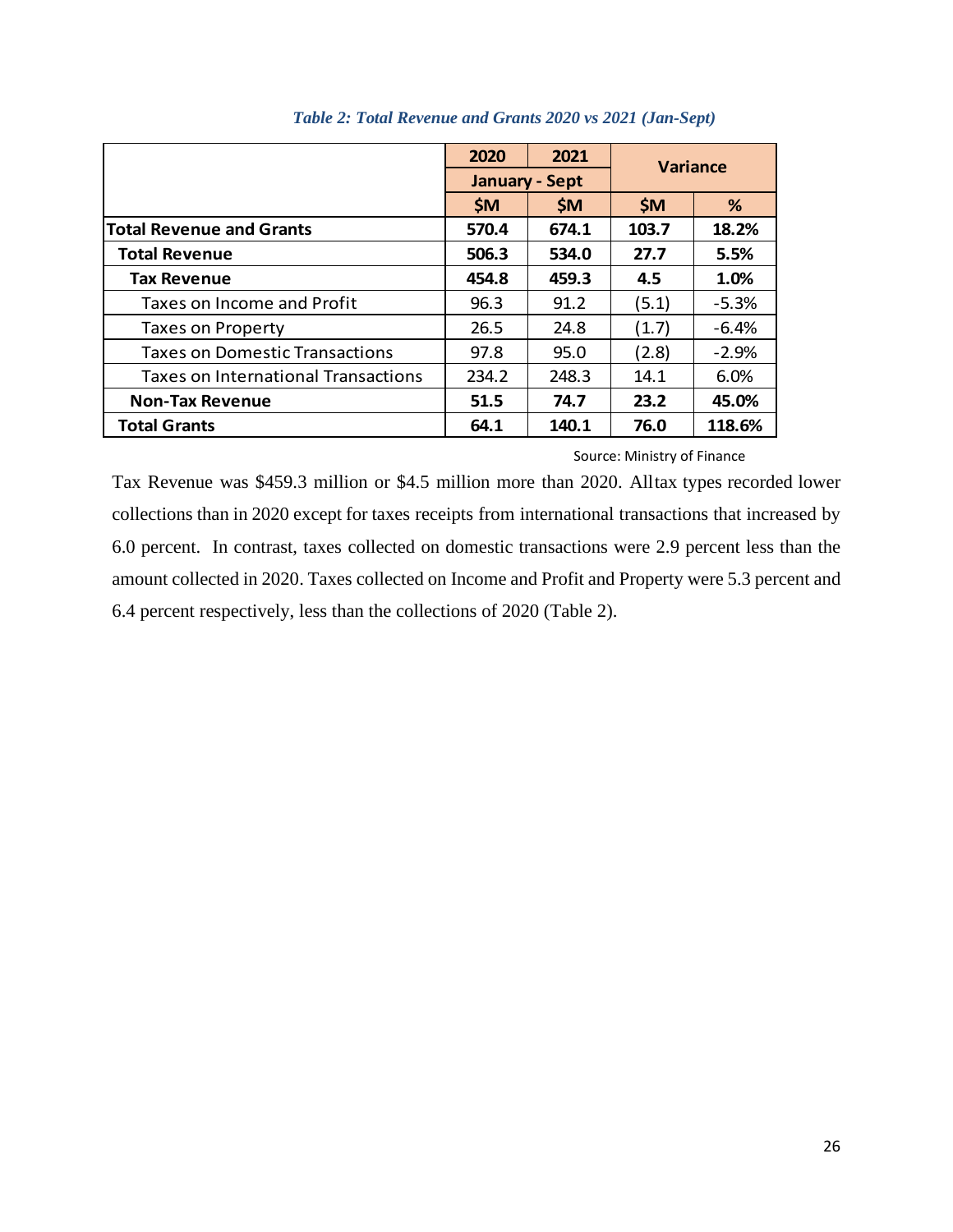Total Expenditure (excluding principal repayments) for the first nine months of 2021 was 13.3 percent more than the same period of 2020 driven by a 131.2 percent increase in capital spending as the Government continued its effort to bolster the PSIP. Recurrent outlays decreased by \$14.3 million overall, despite increases of 4.2 percent and 19.5 percent in Employee Compensation and Goods and Services respectively.

|                              | 2021<br>2020          |           | <b>Variance</b> |          |
|------------------------------|-----------------------|-----------|-----------------|----------|
|                              | <b>January - Sept</b> |           |                 |          |
|                              | <b>SM</b>             | <b>SM</b> | <b>SM</b>       | %        |
| <b>Total Expenditure</b>     | 544.2                 | 616.5     | 72.3            | 13.3%    |
| <b>Recurrent Expenditure</b> | 478.2                 | 463.9     | (14.3)          | $-3.0%$  |
| <b>Employee Compensation</b> | 205.4                 | 214.0     | 8.6             | 4.2%     |
| <b>Personal Emoluments</b>   | 194.6                 | 202.1     | 7.5             | 3.9%     |
| Social Contributions         | 10.8                  | 11.9      | 1.1             | 10.2%    |
| Goods and Services           | 94.6                  | 113.0     | 18.4            | 19.5%    |
| <b>Interest Payments</b>     | 36.9                  | 35.8      | (1.1)           | $-3.0%$  |
| <b>Current Transfers</b>     | 141.3                 | 101.1     | (40.2)          | $-28.5%$ |
| <b>Capital Expenditure</b>   | 66.0                  | 152.6     | 86.6            | 131.2%   |

# *Table 3: Total Expenditure 2020 vs 2021 (Jan-Sept)*

Source: Ministry of Finance

<span id="page-26-0"></span>The growth in Employee Compensation included increases of 3.9 percent and 10.2 percent respectively in Personal Emoluments and Social Contributions. The expansion in spending on Goods and Services was due principally to higher outlays on outsourced service contracts. By contrast, Interest Payments and Current Transfers declined by 3.0 percent and 28.5 percent respectively (Table 3). The decrease in Current Transfers was primarily because of the expiration of the suite of stimulus measures introduced during the second quarter of 2020 to mitigate the adverse impacts of the COVID-19 pandemic on affected sectors. However, Government launched a second round of economic stimulus measures in September 2021 to mitigate the protracted effects of pandemic. This is expected to cause an uptick in Current Transfers in the fourth quarter resulting in higher outturns at the end of this fiscal year. **Expenditure**<br> **Experiment Expenditure**<br> **Experiment Expenditure**<br> **Experiment Expenditure**<br> **Experiment Expenditure**<br> **Experiments**<br> **Experiment and Surveign less that actual 8.6 and 214.5 and 8.6 and 214.8 and 214.8 and** 

Reflective of better-than-budgeted tax and non-tax revenue outturns during the first nine months of 2021,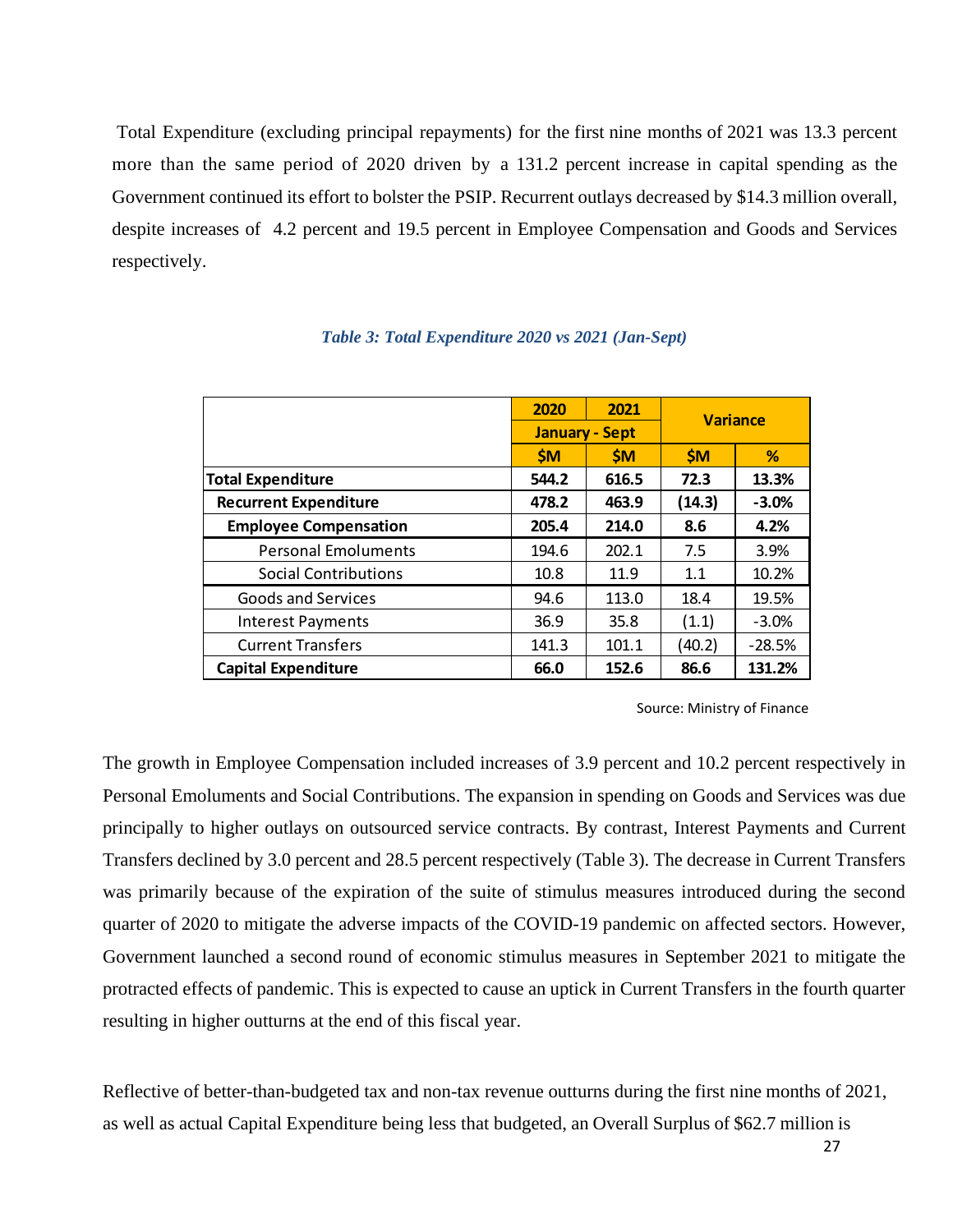estimated for the full year 2021 compared to a budgeted deficit of \$18.2 million. Likewise, a Primary Surplus including Grants of \$117.1 million is estimated, exceeding the budgeted amount of \$45.5 million.

|                                              |                  | 2021          |          |               |  |  |  |
|----------------------------------------------|------------------|---------------|----------|---------------|--|--|--|
|                                              | <b>Estimated</b> |               | Variance |               |  |  |  |
|                                              | Outturn          | <b>Budget</b> |          |               |  |  |  |
|                                              | EC\$M            | EC\$M         | EC\$M    | $\frac{0}{0}$ |  |  |  |
|                                              |                  |               |          |               |  |  |  |
| <b>Total Revenue &amp; Grants</b>            | 923.0            | 917.1         | 5.9      | 0.6           |  |  |  |
| <b>Total Revenue</b>                         | 690.4            | 653.5         | 37.0     | 5.7           |  |  |  |
| <b>Tax Revenue</b>                           | 605.0            | 590.2         | 14.8     | 2.5           |  |  |  |
| Taxes on Income                              | 116.5            | 103.1         | 13.4     | 13.0          |  |  |  |
| Taxes on Property                            | 29.1             | 27.4          | 1.6      | 5.9           |  |  |  |
| Taxes on Domestic Goods &                    | 125.4            | 124.5         | 0.8      | 0.7           |  |  |  |
| Taxes on International Trade &               |                  |               |          |               |  |  |  |
| Transactions                                 | 334.1            | 335.2         | (1.1)    | (0.3)         |  |  |  |
| Non - Tax Revenue                            | 85.4             | 63.2          | 22.2     | 35.0          |  |  |  |
| Grants                                       | 232.6            | 263.6         | (31.0)   | (11.8)        |  |  |  |
|                                              | 860.3            | 935.2         |          |               |  |  |  |
| <b>Total Expenditure</b>                     |                  |               | (74.9)   | (8.0)         |  |  |  |
| <b>Primary Expenditure</b>                   | 805.9            | 871.6         | (65.7)   | (7.5)         |  |  |  |
| <b>Current Expenditure</b>                   | 598.6            | 629.6         | (31.0)   | (4.9)         |  |  |  |
| Employee compensation                        | 273.9            | 277.8         | (3.9)    | (1.4)         |  |  |  |
| $o/w$ wages, salaries $\breve{c}$ allowances | 259.7            | 264.3         | (4.7)    | (1.8)         |  |  |  |
| Goods and Services                           | 116.5            | 121.8         | (5.3)    | (4.4)         |  |  |  |
| <b>Interest Payments</b>                     | 54.5             | 63.7          | (9.2)    | (14.4)        |  |  |  |
| Transfers                                    | 153.7            | 166.3         | (12.6)   | (7.6)         |  |  |  |
| <b>Capital Expenditure</b>                   | 261.7            | 305.6         | (43.9)   | (14.4)        |  |  |  |
| o/w Grant financed                           | 195.4            | 243.6         | (48.2)   | (19.8)        |  |  |  |
| <b>Overall balance</b>                       | 62.7             | (18.2)        | 80.8     | (444.8)       |  |  |  |
| Primary balance (including grants)           | 117.1            | 45.5          | 71.7     | 157.5         |  |  |  |

<span id="page-27-0"></span>r

# *Table 4: Grenada Fiscal Projections*

Source: Ministry of Finance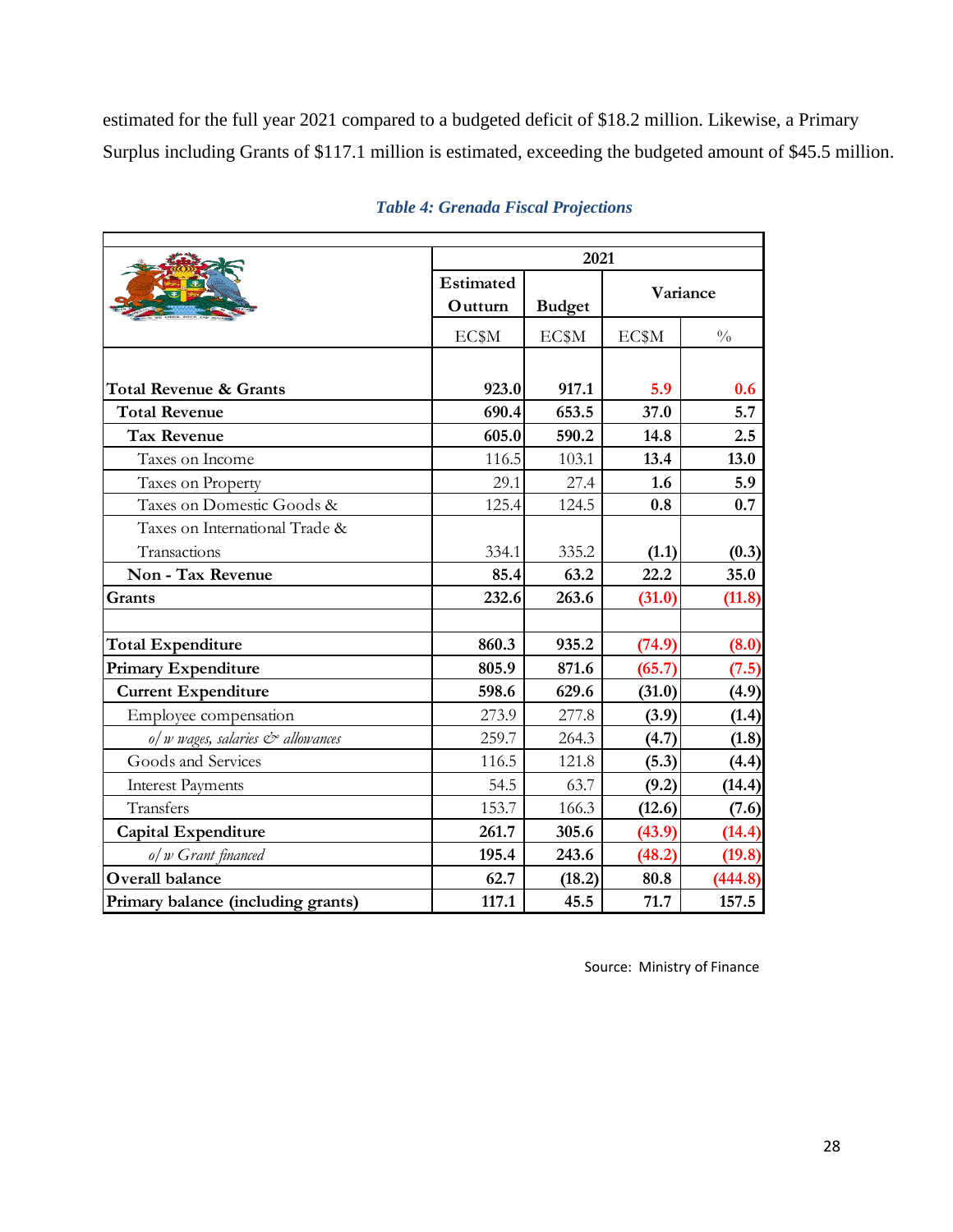# <span id="page-28-0"></span>4.2.1. Public Debt

Total public debt<sup>1</sup> at the end of September 2021 stood at \$2.1 billion or 70.6 percent of estimated GDP.This increase in the debt-to-GDP ratio can be attributed to the lower projected growth as well as new disbursements on concessional loans from multilateral and bilateral partners, including to help respond to the COVID-19 crisis. The quarterly Debt Bulletins as well as the Medium-term Debt Management Strategy 2022-2024, which are prepared separately, provide detailed information and analyses on public debt.

## <span id="page-28-1"></span>**4.3. Monetary and Financial Sector**

The monetary and financial system analysed through banks and non-bank financial institutions, continued to see improvements in its assets. Despite financial pressures due to the onset of the COVID-19 pandemic, deposits rose faster rate than that of loans, which furtherincreased the already-high liquidity in the financial sector. Overall, the financial sector remained stable, with improvements in domestic credit over the period and non-performing loans remainingbelow the prudential benchmark.

<sup>&</sup>lt;sup>1</sup> Total public debt includes both the external and domestic debt of Central Government and Government Guaranteed debt of State-owned enterprises.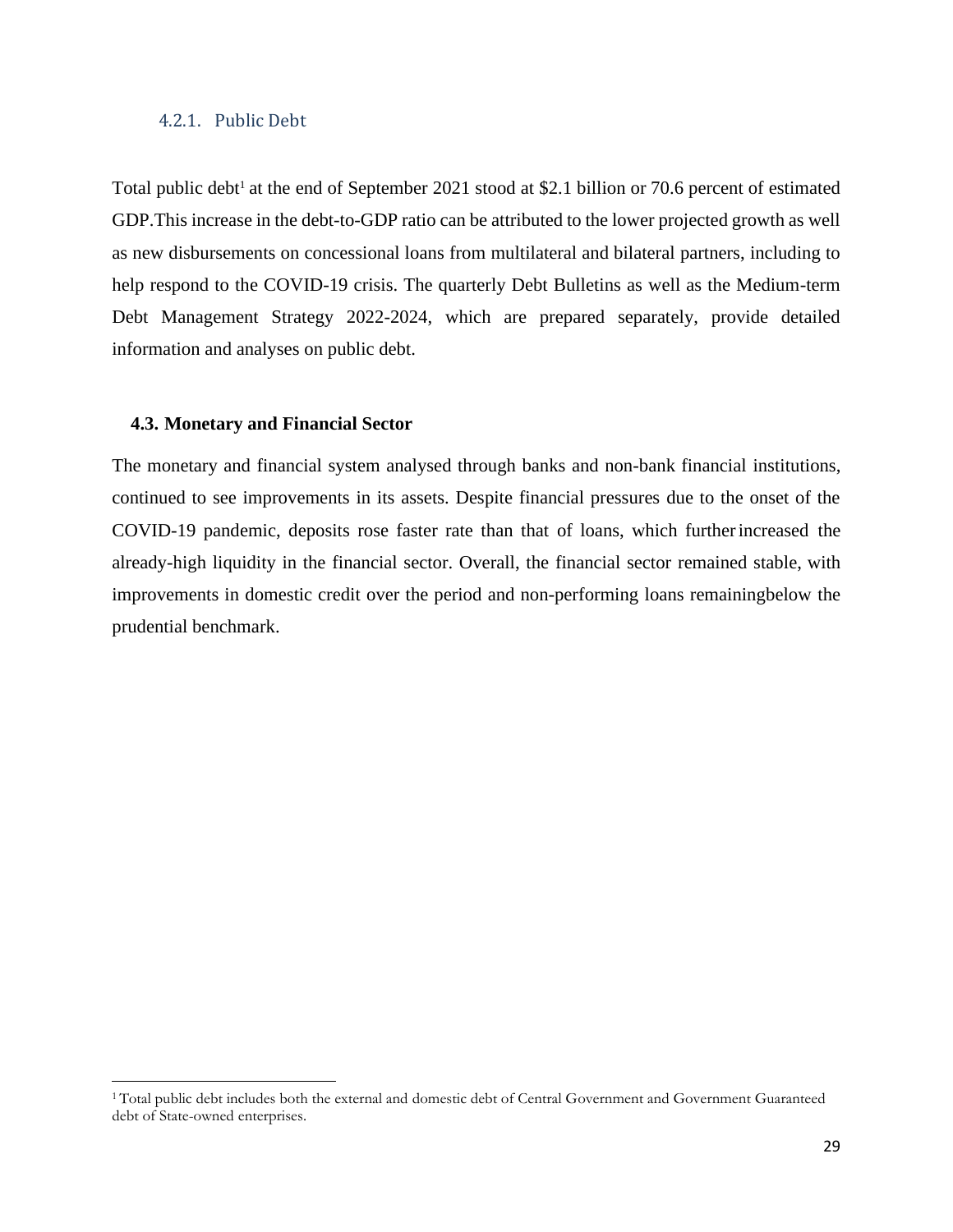# 4.3.1. Overview of the Monetary and Financial Sector

<span id="page-29-0"></span>The monetary and financial sector showed slight improvements at the end of the third quarter of 2021, compared to the same period in 2020. This was illustrated by the 5.7 percent overall growth of the monetary base.







Assets (NDA) grew by16.4 percent due to increases in domestic credit, mainly in Private Sector credit, and to a lesser extent, Public Sector credit.

Net Foreign Assets (NFA)

Source: ECCB

increased slightly by 1.1 percent,

attributed to increased foreign assets held at the Eastern Caribbean Central Bank (ECCB) (imputed reserves) and reductions in other depository corporations (Commercial Banks) (Figure 17).

Supporting these activities were the *sources of financing (Liabilities)*, the stock of Broad Money (M2). Monetary Liabilities have been chiefly driven by improvements in narrow money (M1) of 14.7 percent, foreign currency deposits and other deposits in national currency. Banks continue to be very liquid, with a ratio of total non-interbank loans/total non-interbank deposits of 51.7 percent. Notwithstanding the high liquidity levels, there was a slight decline in liquidity of 1.0 percent over the period September 2020 to September 2021. Overall, the stock of money continued to grow at a rate greater than NDA and NFA, which duly indicated the level of liquidity in the sector and the stability of the financial system.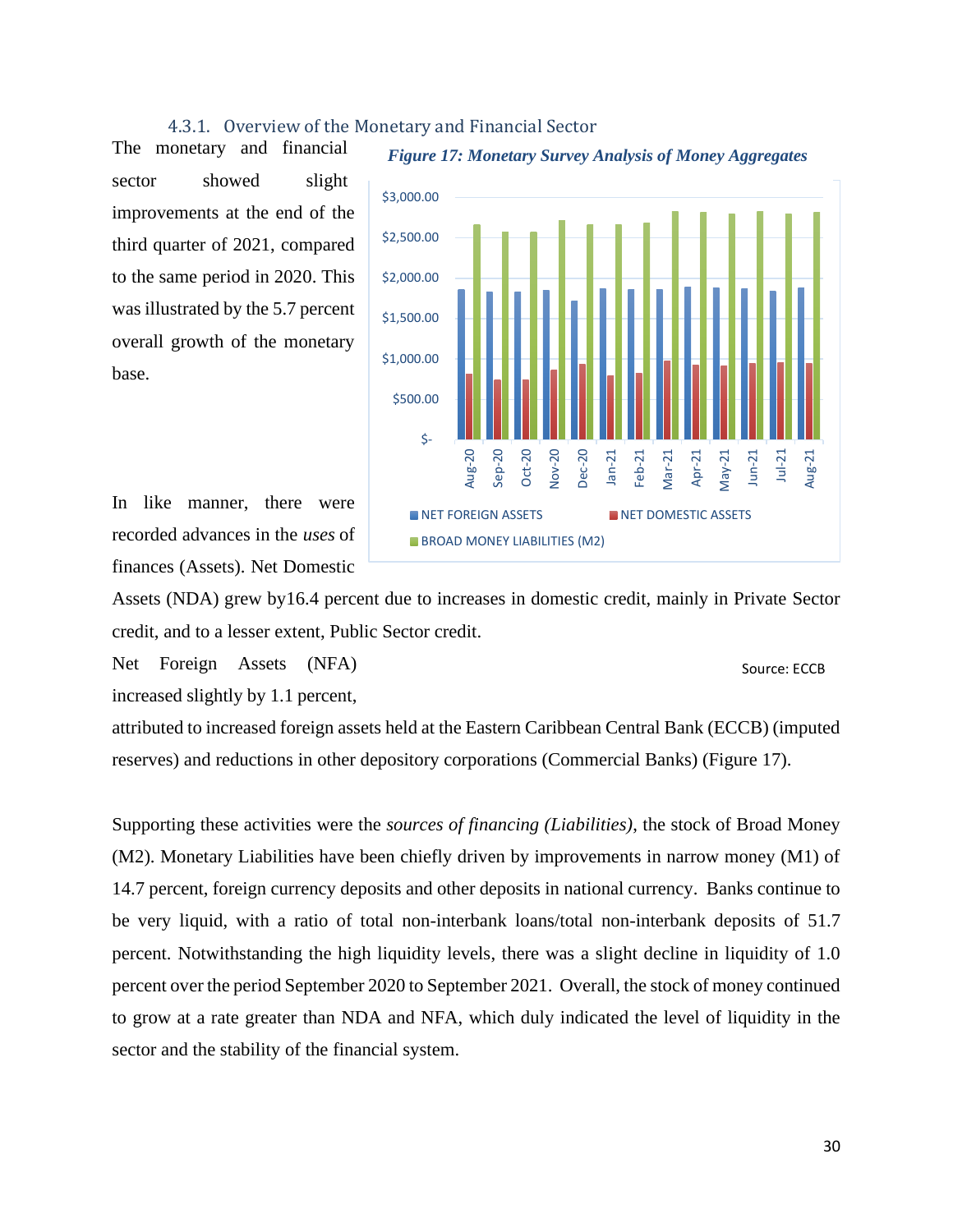# 4.3.2. Detailed Analysis of Monetary Survey

#### <span id="page-30-0"></span>*Assets*

## Net Foreign Assets (NFA)

At the end of August 2021, the NFA position stood at \$1,877.9 million. This slight increase of 19.6 million was primarily driven by an expansion in the ECCB's (imputed reserve) of \$77.7

million; however, there was a decline in Other Depository Corporations (Commercial Banks) of \$58.2 million.

#### *Figure 18: Net Domestic Assets*

#### -1000 -500  $\Omega$ 500 1000 1500 2000 Aug-20 Sep-20 Oct-20 Nov-20 Dec-20 Jan-21 Feb- $21$  $Mar-21$ Apr-21 May- $21$ Jun-21 Jul-21 Aug-2 $1$ PUBLIC SECTOR CREDIT CLAIMS ON OTHER FINANCIAL CORPORATIONS **CREDIT TO PRIVATE SECTOR OTHER ITEMS (NET) NET DOMESTIC ASSETS** Source: ECCB

Net Domestic Assets (NDA)

Despite the dampening effects of the COVID-19 pandemic, NDA at the end of August 2021 showed growth, recording a \$132.6 million improvement compared to August 2020 (Figure 18).

Improvements in Public Sector credit of \$51.2 million, accounted for 38.5 percent improvements in NDA. While

Private Sector credit experienced marginal improvements, that is, by 3.7 percent, a large portion of the changes observed with NDA is explained by the nominal value of credit to the Private Sector \$60 million, which is indicative of the degree of economic activities in the Private Sector. This was driven by a 4.8 percent uptick in commercial loans mostly in the construction and land development sector, and in Transport and Storage over the period. Additional sectors that experienced notable improvements include Human Health and Social Work Activities, Manufacturing, Water Supply or Sewerage and Waste Management, Information and Communication, Education (including student loans), Other Service Activities and Private Household credit specifically: Medical, Private travel and Personal vehicle.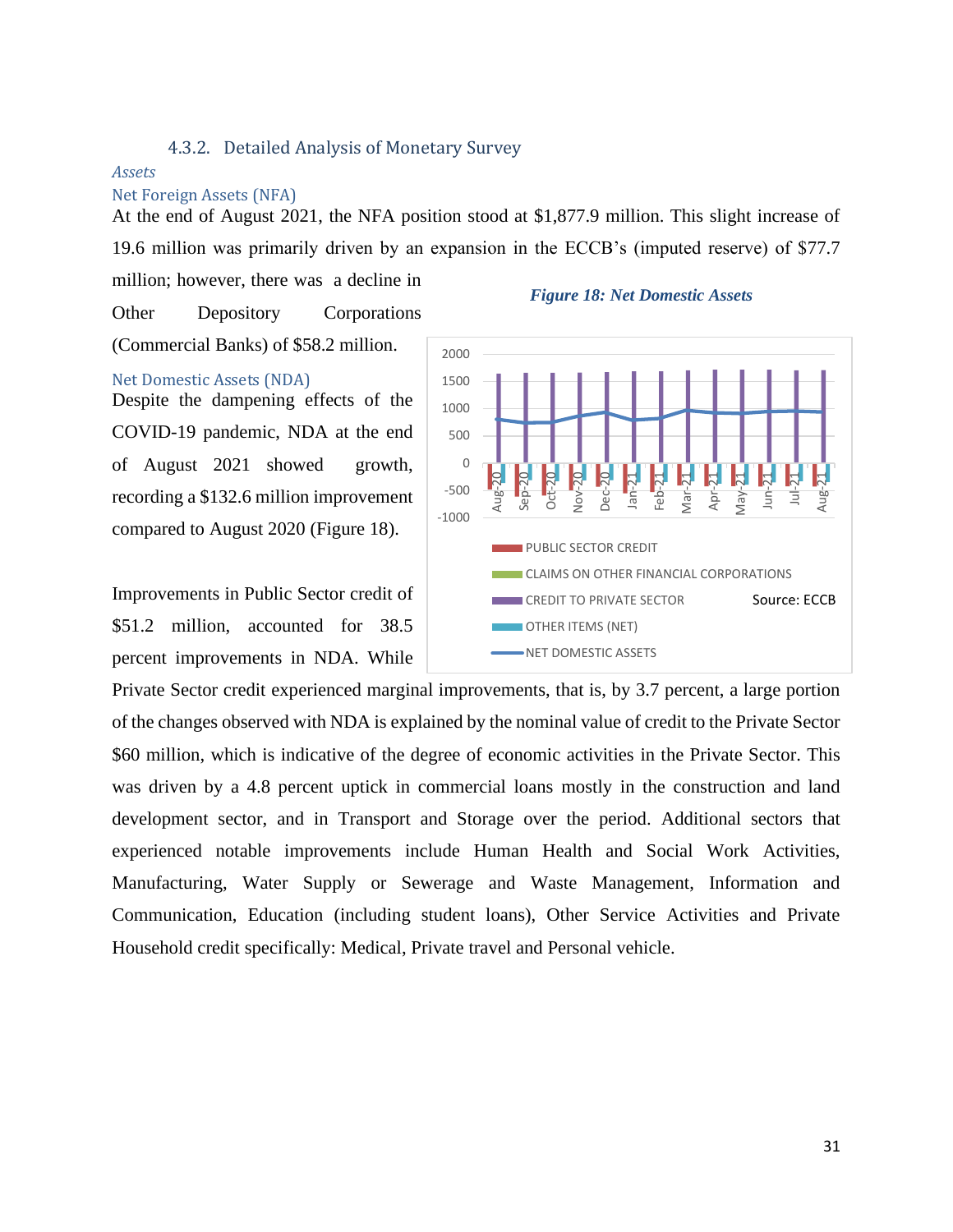# *Figure 19: Disaggregation of Monetary Liabilities*

# *Liabilities*

Monetary Liabilities improved by 5.7 percent at the end of August 2021 compared to the same period in 2020. Quasi Money, which includes Other Deposits in National Currency and Foreign Currency Deposits account for most of the stock of Monetary Liabilities. Over the observation period August 2020 to August 2021, Quasi Money registered slight improvements of approximately 1.7



percent (\$31.4 million). This was chiefly driven by an increase in Other Deposits in National Currency of \$44.4 million- this growth was influenced most significantly by improvements in Public Non-financial Corporations (\$37.5 million) and deposits from the Private Sector (\$7.5 million). These improvements however were netted against the recorded declines in Foreign Currency Deposits of \$13.1 million, which resulted in the stock of Quasi Money to stand at \$1,877 million at the end of August 2021.

Although Quasi money accounts for the largest share of the money stock, the observed growth in Monetary Liabilities is owed primarily to the increases in the Money Supply (M1) equivalent to \$120.8 million (14.9 percent improvement). Transferable deposits which included Public Non-Financial Corporations Demand Deposits, and Private Sector Demand Deposits and EC Cheques and Drafts issued, accounted for a significant share of this growth in M1 (\$65.4 and \$50.3 million respectively)- while currency held with the public accounted for a smaller portion (\$11.1 million) (Figure 19).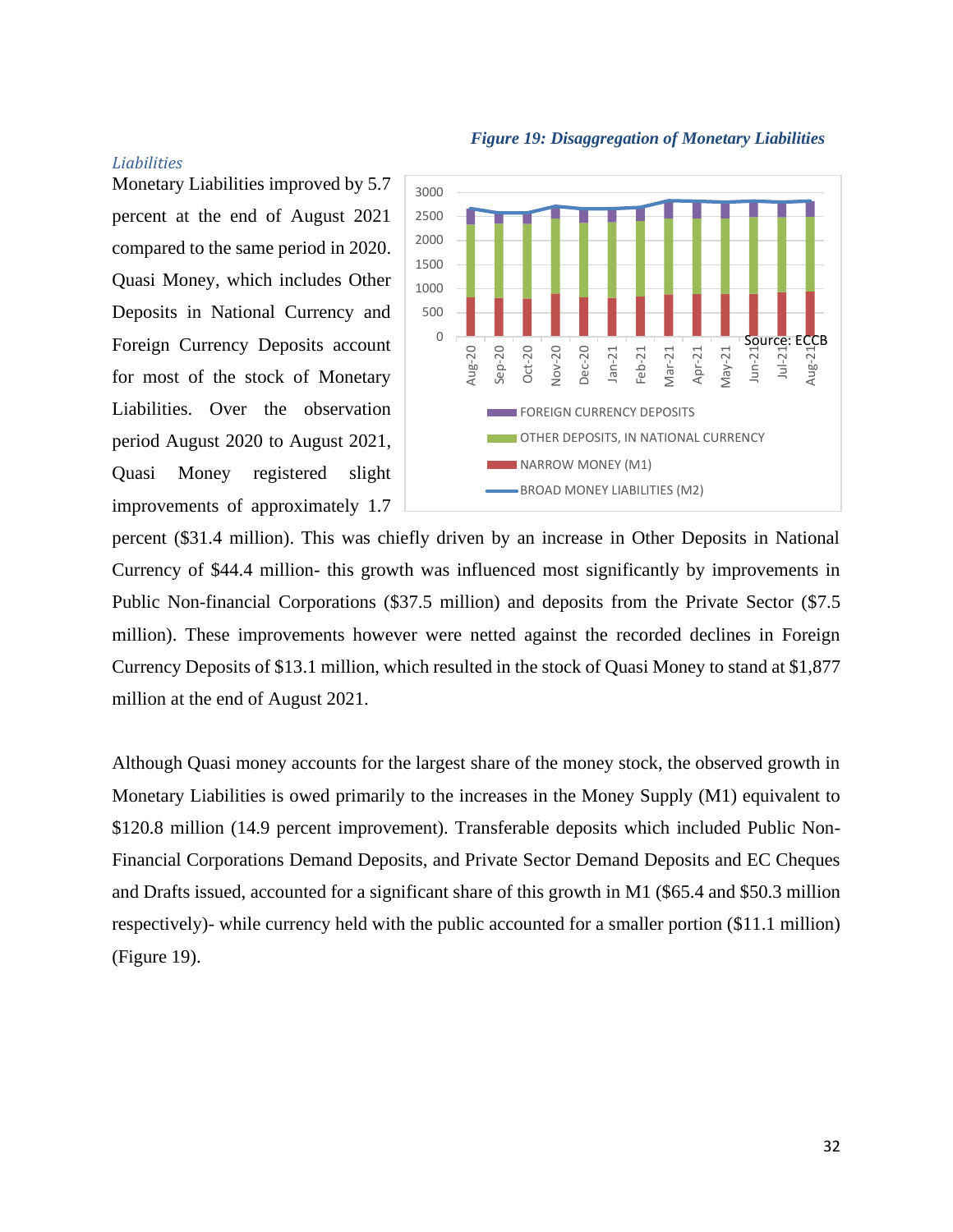# <span id="page-32-0"></span>**4.4. External Sector Developments**

An analysis of the trade data for the first half of 2021 depicts a slight worsening of the trade balance compared to the same period in 2020. The trade deficit increased by 5.8 percent, moving from negative \$480.0 million at the end of the second quarter of 2020, to negative \$507.9 million at the end of the second quarter of 2021 (Figure 20). This increase in the trade deficit was the result of the growth in total imports by 8.2 percent, from \$506.0 million (Jan-Jun 2020) to \$547.5 million (Jan-Jun 2021). Additionally, there was a substantial improvement in total exports (though the nominal values are small), which grew by 52.5 at the end of June 2021 compared to 2020.

<span id="page-32-1"></span>

#### *Figure 20: Balance of Trade (est.)*

An examination of the category of imports for the second half of 2021, reveals that the main contributors driving the increase in imports are Animal & Vegetable Oils, Fats & Waxes (42.9 percent), Crude Materials, inedible, except fuels (37.4 percent), and Miscellaneous Manufactured Articles (23.7 percent) (Table 5). Even with the rise in trade costs, it is expected that the importation of goods will continue to increase in the last quarter of 2021 especially as the Christmas season approaches.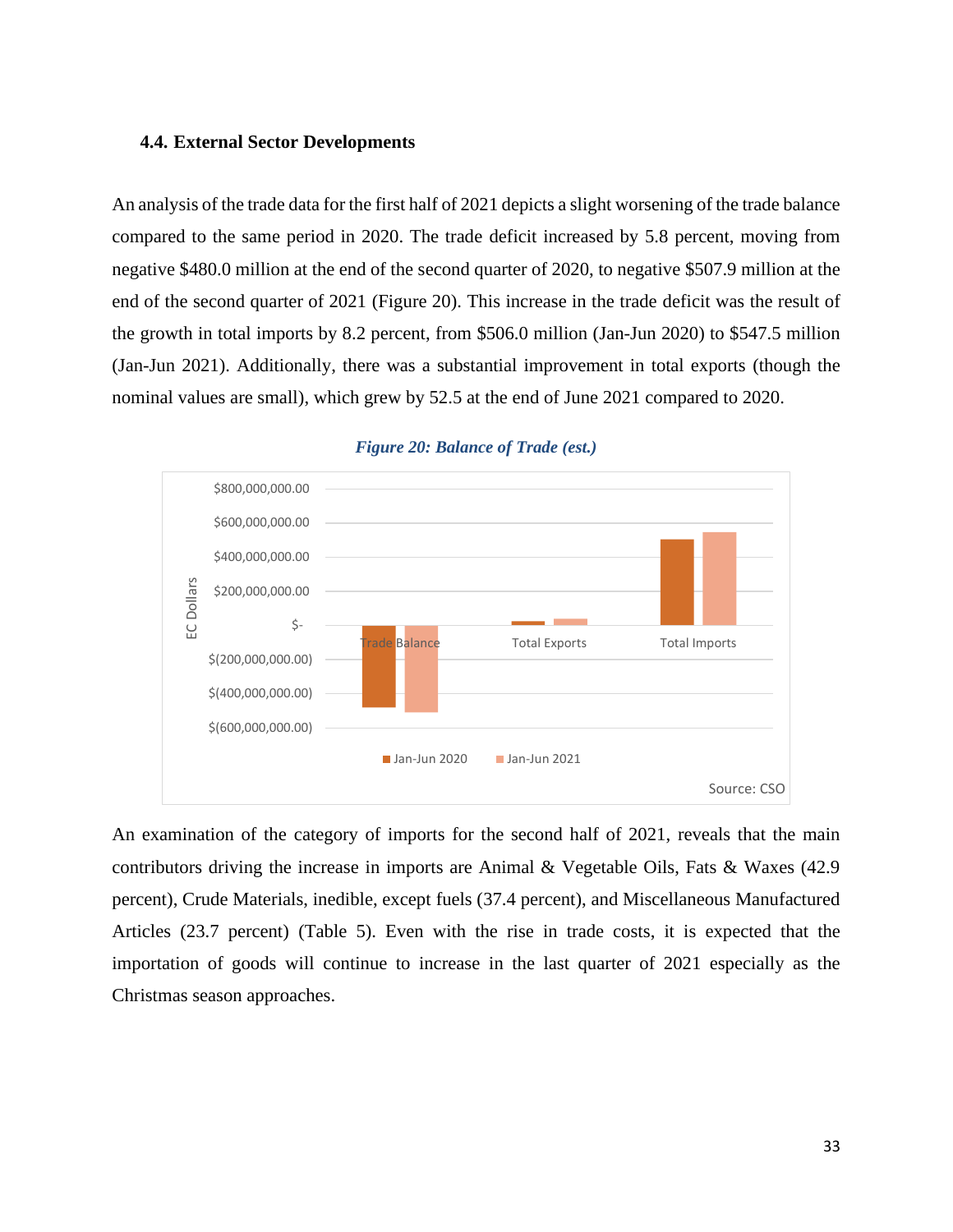<span id="page-33-0"></span>

| <b>SITC SECTIONS</b>                                | <b>Jan-Jun 2020</b> |   | <b>Jan-Jun 2021</b> | % Change |
|-----------------------------------------------------|---------------------|---|---------------------|----------|
|                                                     | <b>ECS Millions</b> |   | <b>ECS Millions</b> |          |
| <b>FOOD</b>                                         | \$<br>111.23        | Ś | 105.55              | $-5.1$   |
| <b>BEVERAGES &amp; TOBACCO</b>                      | \$<br>15.32         | S | 12.56               | $-18.1$  |
| CRUDE MATERIALS, INEDIBLE, EXCEPT FUELS             | \$<br>13.95         | Ś | 19.16               | 37.4     |
| MINERAL FUEL, LUBRICANTS & RELATED MATERIALS        | \$<br>81.70         | Ś | 86.89               | 6.4      |
| ANIMALS & VEGETABLE OILS, FATS & WAXES              | \$<br>1.88          | S | 2.69                | 42.9     |
| CHEMICALS & RELATED PRODUCTS, N.E.S                 | \$<br>46.28         | S | 50.15               | 8.4      |
| MANUFACTURED GOODS CLASSIFIED CHIEFLY BY MATERIAL   | \$<br>78.89         | Ś | 91.57               | 16.1     |
| MACHINERY & TRANSPORT EQUIPMENT                     | \$<br>102.27        | Ś | 111.63              | 9.2      |
| MISCELLANEOUS MANUFACTURED ARTICLES                 | \$<br>54.45         | S | 67.35               | 23.7     |
|                                                     |                     |   |                     |          |
| COMMODITIES & TRANSACTIONS NOT CLASSIFIED ELSEWHERE | \$<br>0.00          | S | 0.00                | $-64.7$  |
| <b>TOTAL</b>                                        | \$<br>505.98        | S | 547.55              | 8.2      |

|  |  |  | Table 5: Domestic Imports (Est) |  |  |
|--|--|--|---------------------------------|--|--|
|--|--|--|---------------------------------|--|--|

## Source: CSO

An evaluation of the category of exports shows that domestic exports increased by 65.5 percent and re-exports declined by 32.5 percent, leading to an overall expansion in total exports of 52.5 percent at the end of June 2021. The increase in total exports at the end of quarter two was driven by the 137.4 percent surge in exports of Machinery & Transport Equipment, 113.3 percent in Beverages & Tobacco, and 73.6 percent in Food items. The export of Miscellaneous Manufactured Articles declined by 57.6 percent and Chemicals & Related Products by 20.8 percent (Table 6).

<span id="page-33-1"></span>

| <b>SITC SECTIONS</b>                                |    | <b>Jan-Jun 2020</b> |   | <b>Jan-Jun 2021</b>  | % Change |
|-----------------------------------------------------|----|---------------------|---|----------------------|----------|
|                                                     |    | <b>ECS Millions</b> |   | <b>EC\$ Millions</b> |          |
| <b>FOOD</b>                                         | \$ | 14.77               | S | 25.65                | 73.6     |
| <b>BEVERAGES &amp; TOBACCO</b>                      | \$ | 2.88                | S | 6.14                 | 113.3    |
| CRUDE MATERIALS, INEDIBLE, EXCEPT FUELS             | \$ | 0.15                | S | 0.15                 | 1.4      |
| MINERAL FUEL, LUBRICANTS & RELATED MATERIALS        | \$ |                     |   |                      |          |
| ANIMALS & VEGETABLE OILS, FATS & WAXES              | \$ |                     |   |                      |          |
| CHEMICALS & RELATED PRODUCTS, N.E.S                 | \$ | 1.59                | S | 1.26                 | $-20.8$  |
| MANUFACTURED GOODS CLASSIFIED CHIEFLY BY MATERIAL   | \$ | 2.59                | Ś | 3.10                 | 19.7     |
| <b>MACHINERY &amp; TRANSPORT EQUIPMENT</b>          | \$ | 0.40                | S | 0.94                 | 137.4    |
| MISCELLANEOUS MANUFACTURED ARTICLES                 | \$ | 0.17                | Ś | 0.07                 | $-57.6$  |
| COMMODITIES & TRANSACTIONS NOT CLASSIFIED ELSEWHERE | \$ | 0.00                | Ś |                      | $-100.0$ |
| <b>TOTAL</b>                                        | Ś  | 22.54               |   | 37.31                | 65.5     |

# *Table 6: Domestic Exports (Est)*

Source: CSO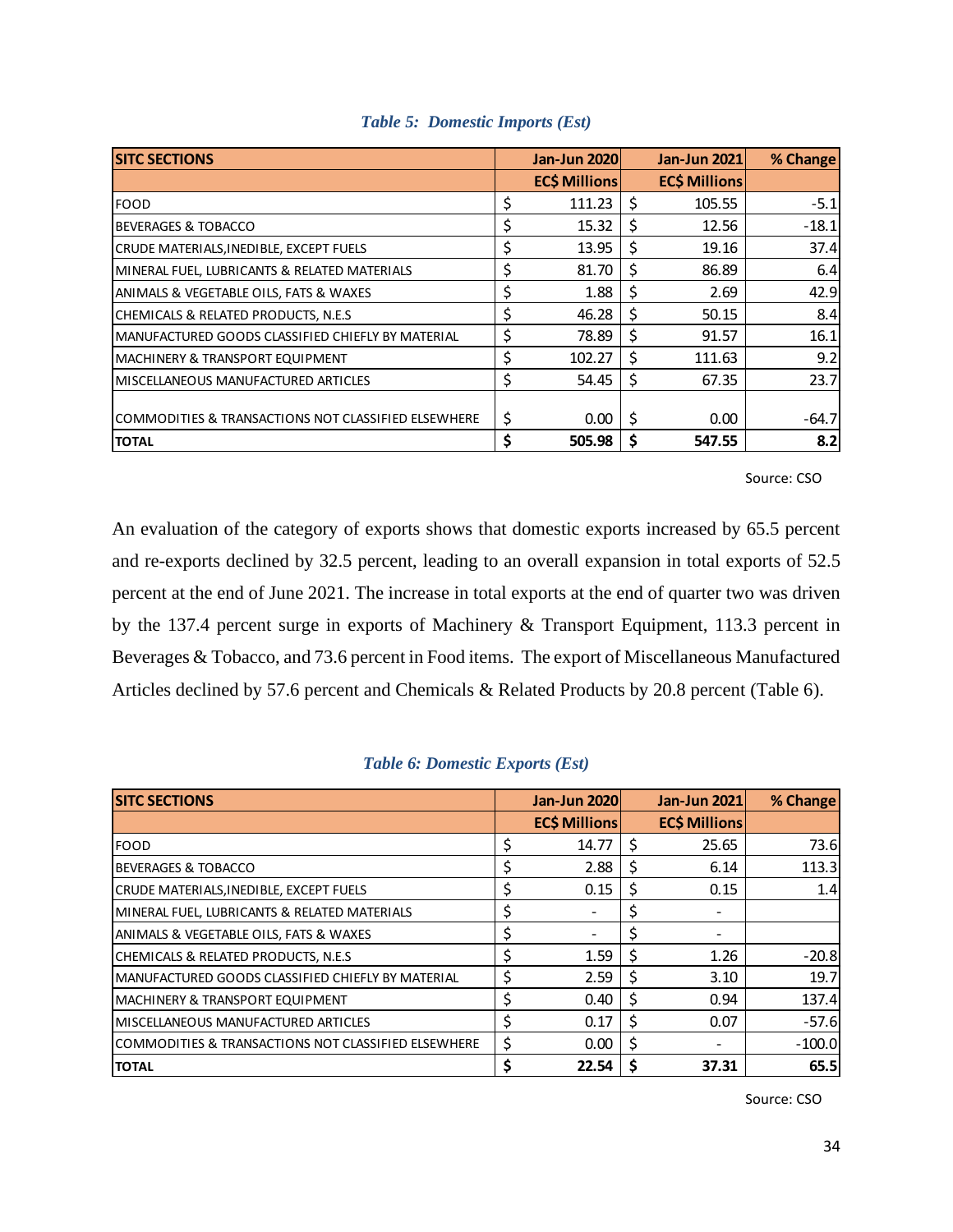Agricultural exports rose by 76.3 percent at the end of quarter two 2021, in comparison to the same period in 2020, and represented 57.1 percent of total Domestic Exports. The increase in agricultural exports was underpinned by Soursop exports, which expanded by 181.3 percent, Nutmegs 127.4 percent, Cocoa 74.8 percent, and other 123.4 percent. The significant increases in the exportation of nutmegs, cocoa, and soursop, depict the growth in the agricultural sector as at the end of June 2021. The exportation of nutmegs and mace represented 32.0 percent of total agricultural exports, fish was 31.0 percent, cocoa was 21.0 percent and soursop was 15.0 percent (Figure 21). The soursop market continues to improve significantly as the demand for this product increases regionally and internationally.

<span id="page-34-0"></span>

*Figure 21: Percentage Share of Agricultural Exports (Jan-Jun 2021)*



Manufactured exports increased by 53.0 percent at the end of June 2021, compared to the end of June 2020, and represented 42.9 percent of total domestic exports for the period mentioned. The increase in manufactured exports was driven by the increases in the exportation of Flour by 27.2 percent, Animal Feed by 19.6 percent, Paper Products by 14.8 percent, and Other Products by 31.6 percent. Of the total manufactured exports recorded during the period, Flour represented 27.0 percent, Animal Feed 20.0 percent, and "Other" was 31.0 percent (Figure 22). The increase in the exports of manufactured goods showed improvement in the sector, which is expected to continue.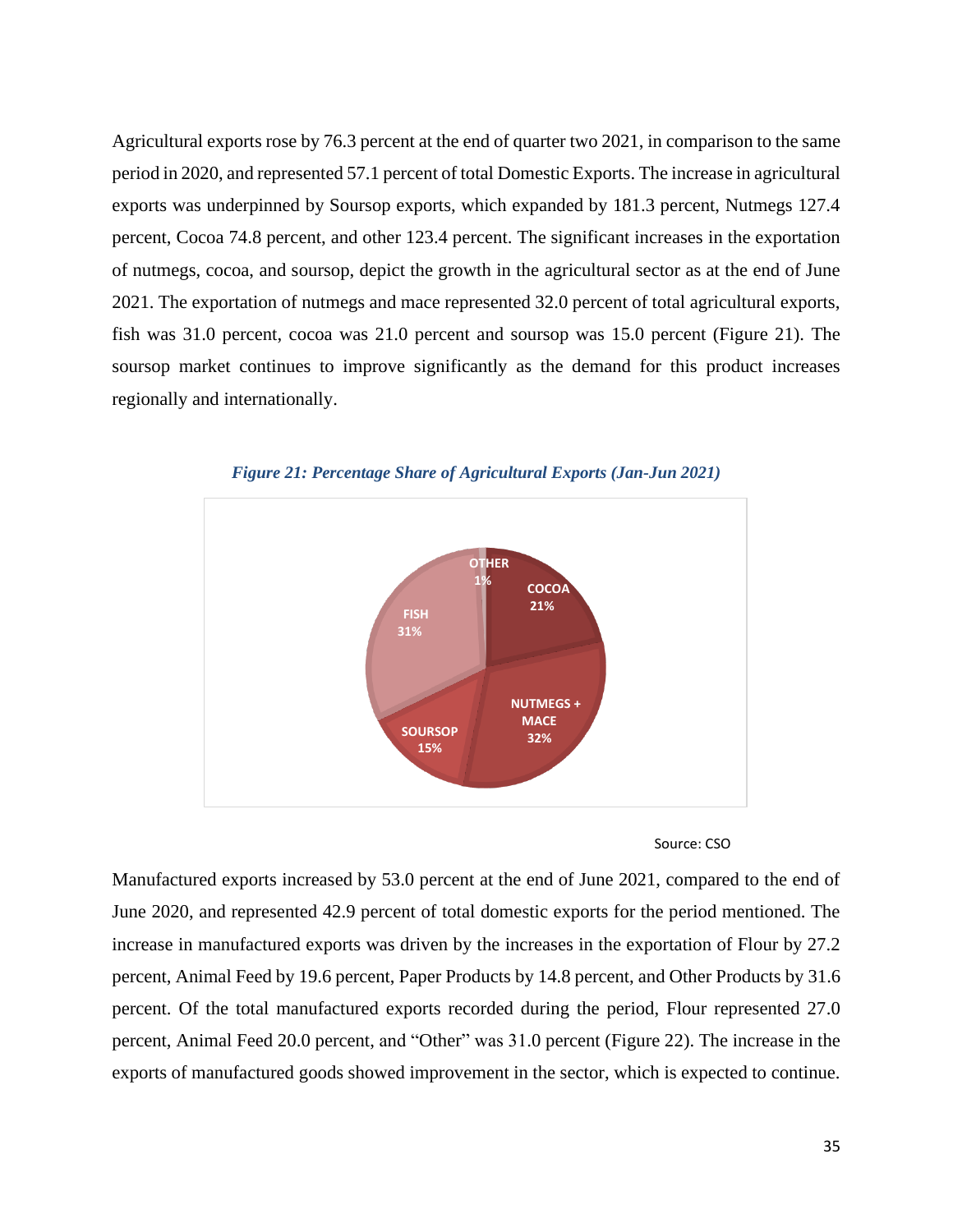

<span id="page-35-0"></span>*Figure 22: Percentage Share of Manufactured Exports (Jan-Jun 2021)*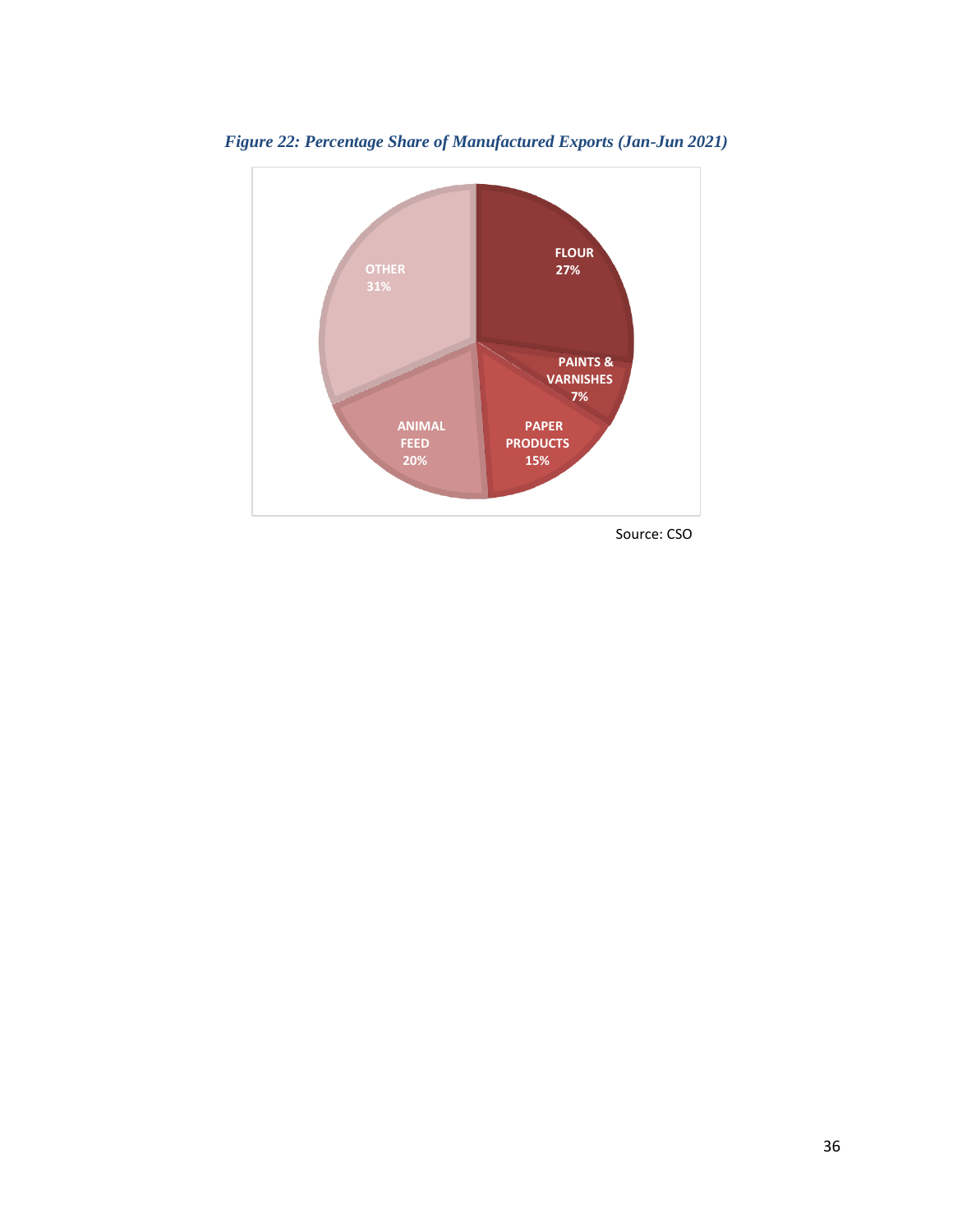# <span id="page-36-0"></span>5. Economic Outlook

The pace of Grenada's economic recovery is largely hinged on global recovery and the rate at which these positive impacts filter through the local economy. Most notably, improved economic conditions in the United States should positively influence trade of both goods and services as the United States is one of Grenada's main trading partners. The resumption of face-to-face classes at the SGU is a welcomed development that would not only impact private education but spill over into other sectors such as real estate activities, construction, agriculture, and wholesale & retail trade.

Activity in the tourism sector is also projected to pick up over the medium term with vaccination rollouts, especially in advanced economies. However, the low rate of vaccination locally could further delay recovery. Although vaccine access has been cited as a reason for the low rate of vaccination in developing countries, this has not been an issue in Grenada. By contrast, vaccine hesitancy, or in some cases, vaccine resistance among certain sectors of the population, has slowed the rate of vaccination, with some expressing concerns about the safety of the available vaccines. More public education programmes that are better targeted at the root causes of hesitancy may be more effective in accelerating vaccine take up.

Moreover, the rising cost of food and fuel globally are significantly impacting local consumption and business activity and could ultimately affect investment decisions. The increased cost of living has the potential to negatively impact all sectors, especially the wholesale and retail trade, tourism, construction (more so residential construction), and real estate sectors, which are key in achieving the average 4.3 percent growth projected for the medium term. Notwithstanding, measures implemented by the Government, including a second economic support programme and improved implementation of the PSIP should further stimulate the economy and increase investor confidence. Public sector projects continue, including schools' construction/upgrades, low-income housing projects in several parishes, as well as road, drain, and bridge construction and repairs. Major private sector projects are also ongoing, including the Six Senses Resort and the Beach House by Silver Sands.

Inflation is expected to remain elevated over the medium term with forecasted increases in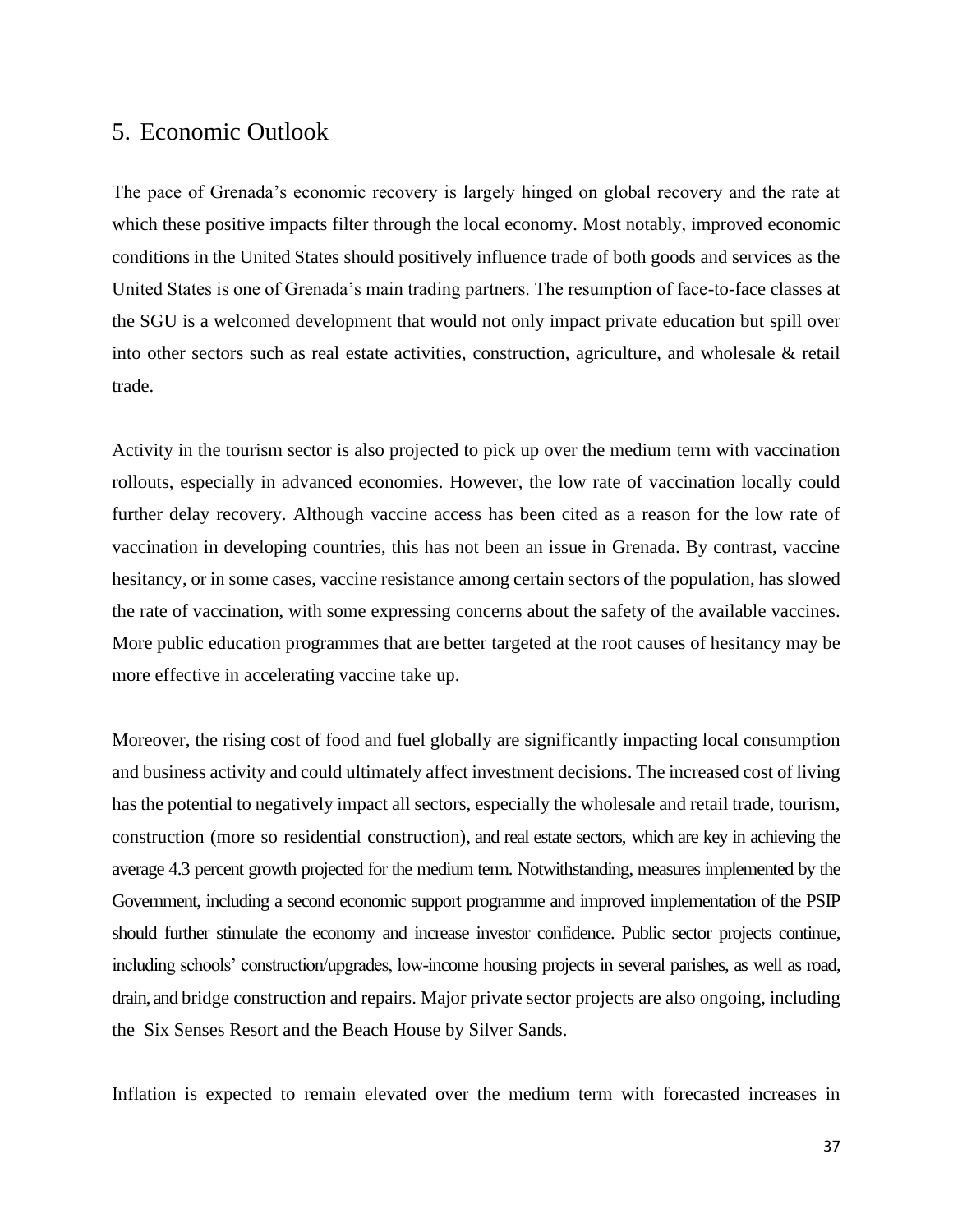Grenada's top imports, namely food and fuel, as international price increases penetrate the local economy. Additionally, trade disruptions and demand and supply mismatches could impact the cost of tradeover the medium term and further influence prices. Inflation is projected to average 2.8 percent forthe period 2022-2024, well above the 0.7 percent over the period 2018-2021.

Fiscal performance is projected to further improve in the short-to-medium term though not at pre-COVID-19 levels. The Primary balance and Overall balance are projected to average 3.1 percent and 1.3 percent of projected GDP respectively over the medium term.

Table 7 shows more details on the assumptions underlying the medium-term projections.

# <span id="page-37-0"></span>5.1. Risks to the Economic Outlook

A mix of upside and downside risks remain to the Outlook, but they are more tilted to the downside. On the upside, further improvements in the fiscal position through enhanced revenue mobilisation can boost public investment and spur job creation and growth. Downside risks relate primarily to the COVID-19 pandemic and its prolonged socioeconomic effects. The fast-spreading Delta and threats of new variants have heightened uncertainty about when the pandemic can be defeated. A protracted health crisis can adversely affect tourist arrivals, remittances, and foreign direct investment. The recovery path also depends on the pace of vaccination and a rebound of economic activities in the private and public sectors. Vaccine hesitancy and vaccine resistance remain hurdles to a return to normalisation and a premature relaxation or removal of protocols can trigger additional domestic outbreaks and waves of the COVID-19. Meanwhile, rising international oil and food prices are significant risks to the outlook through inflationary pressures. Grenada's high vulnerability to natural disasters is an inherent risk and its susceptibility to the adverse effects of climate change can retard agricultural production as well as tourism activity.